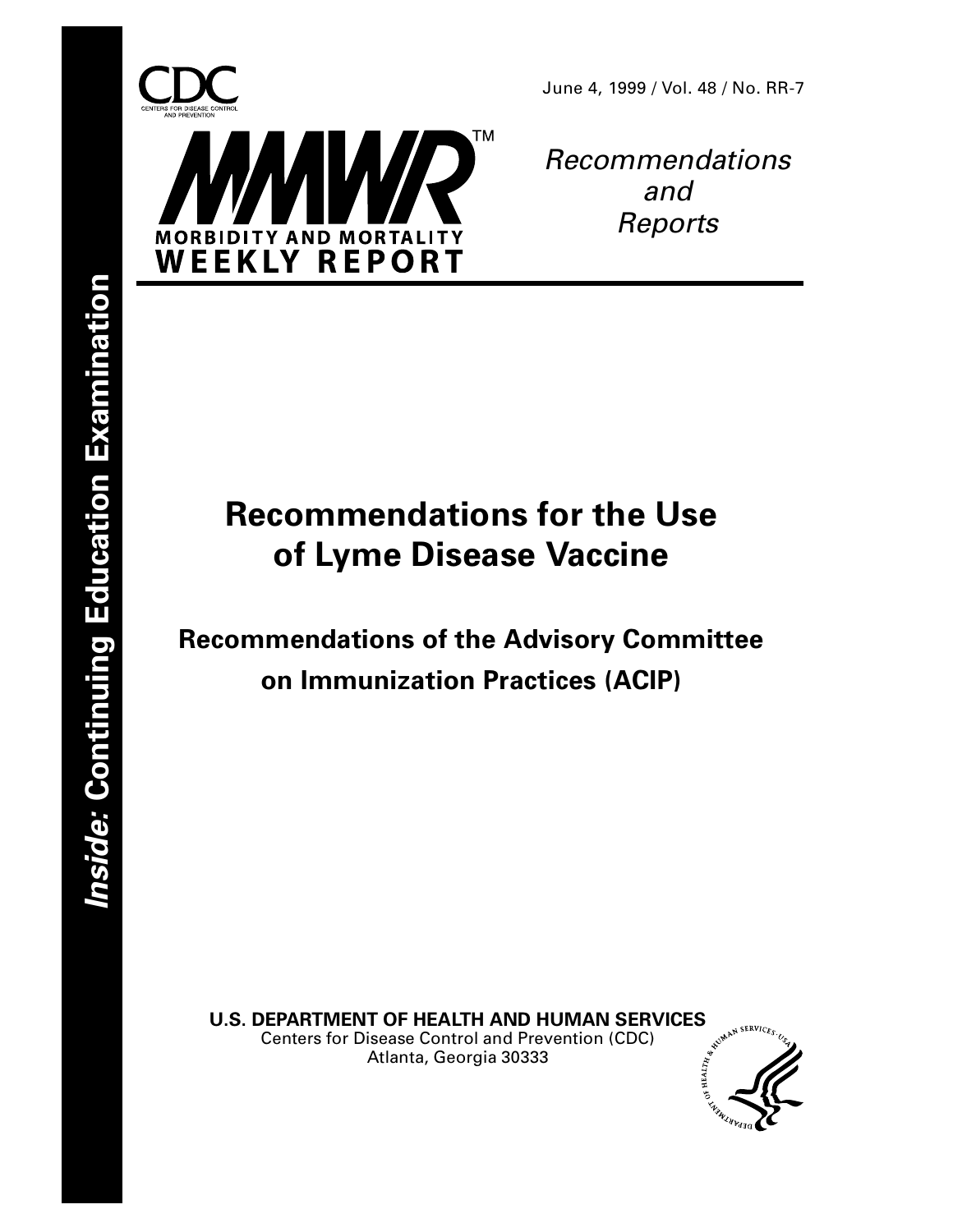The MMWR series of publications is published by the Epidemiology Program Office, Centers for Disease Control and Prevention (CDC), U.S. Department of Health and Human Services, Atlanta, GA 30333.

#### **SUGGESTED CITATION**

Centers for Disease Control and Prevention. Recommendations for the use of Lyme disease vaccine: recommendations of the Advisory Committee on Immunization Practices (ACIP). MMWR 1999;48(No. RR-7):[inclusive page numbers].

Use of trade names and commercial sources is for identification only and does not imply endorsement by the U.S. Department of Health and Human Services.

Copies can be purchased from Superintendent of Documents, U.S. Government Printing Office, Washington, DC 20402-9325. Telephone: (202) 512-1800.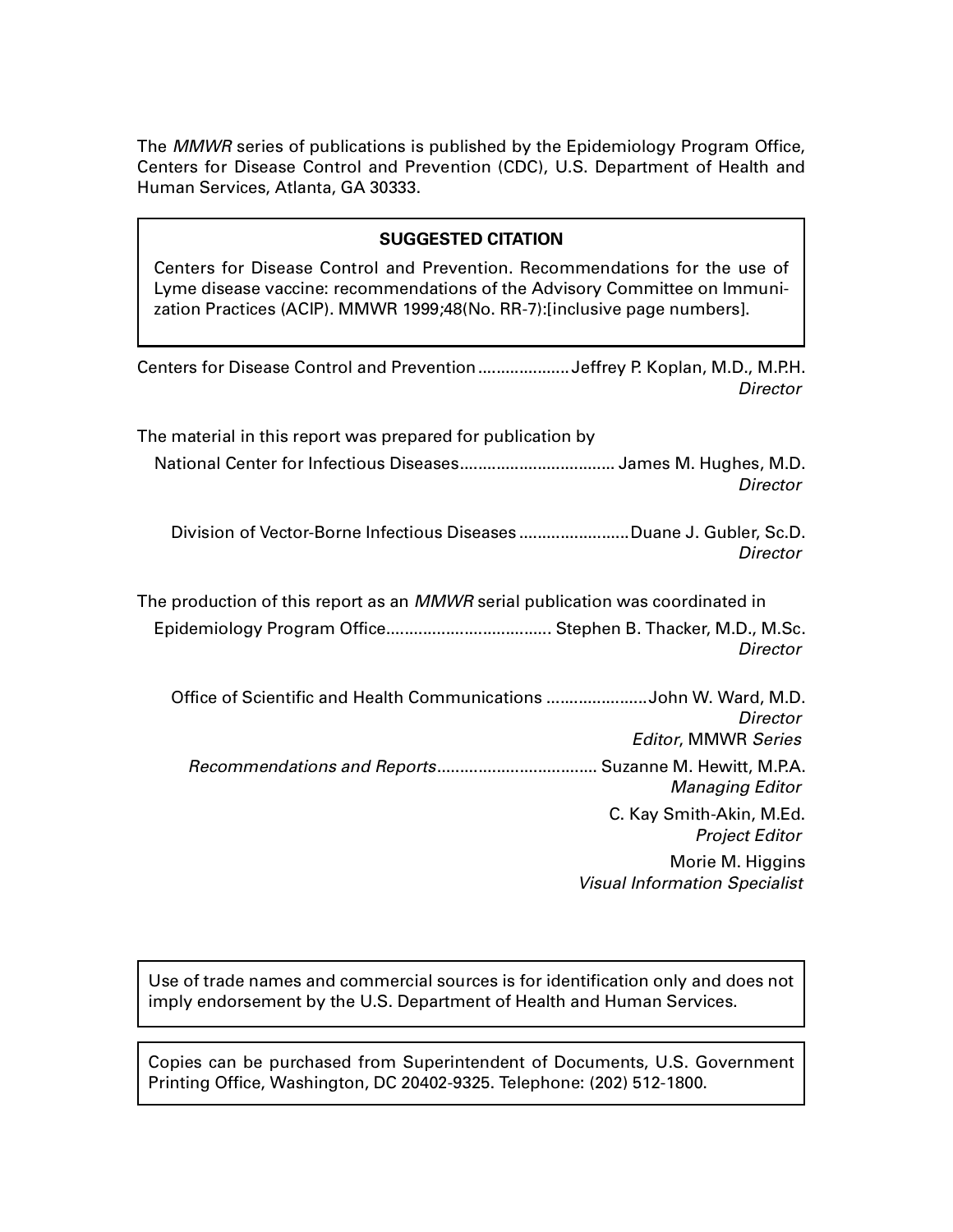## **Contents**

| Route of Administration, Vaccination Schedule, and Dosage 7 |  |
|-------------------------------------------------------------|--|
|                                                             |  |
|                                                             |  |
|                                                             |  |
|                                                             |  |
| <b>Effect of Vaccination on the Serologic Diagnosis</b>     |  |
|                                                             |  |
|                                                             |  |
|                                                             |  |
| Recommendations for Use of Lyme Disease Vaccine  11         |  |
|                                                             |  |
| Recommendations for Surveillance, Research, Education,      |  |
|                                                             |  |
|                                                             |  |
|                                                             |  |
|                                                             |  |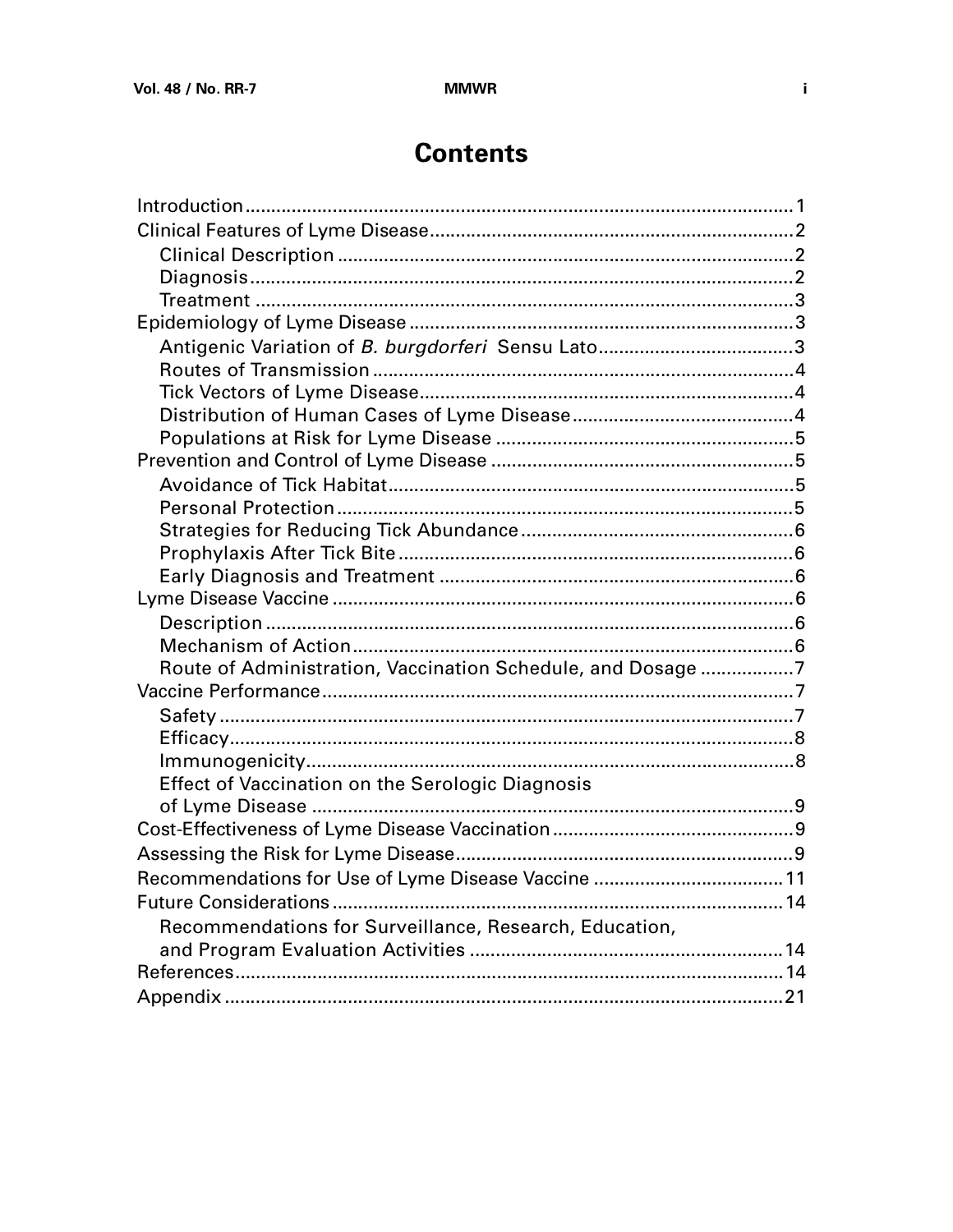## **Advisory Committee on Immunization Practices Membership List, March 1999**

#### **CHAIRMAN**

John F. Modlin, M.D. Professor of Pediatrics and Medicine Dartmouth Medical School Lebanon, New Hampshire

#### **EXECUTIVE SECRETARY**

Dixie E. Snider, Jr., M.D., M.P.H. Associate Director for Science Centers for Disease Control and Prevention Atlanta, Georgia

#### **MEMBERS**

Richard D. Clover, M.D. University of Louisville School of Medicine Louisville, Kentucky

David W. Fleming, M.D. Oregon Health Division Portland, Oregon

Mary P. Glode, M.D. The Children's Hospital Denver, Colorado

Marie R. Griffin, M.D., M.P.H. Vanderbilt University Medical Center Nashville, Tennessee

Fernando A. Guerra, M.D. San Antonio Metropolitan Health District San Antonio, Texas

Charles M. Helms, M.D., Ph.D. University of Iowa Hospital and Clinics Iowa City, Iowa

David R. Johnson, M.D., M.P.H. Michigan Department of Community Health Lansing, Michigan

Chinh T. Le, M.D. Kaiser Permanente Medical Center Santa Rosa, California

Paul A. Offit, M.D. The Children's Hospital of Philadelphia Philadelphia, Pennsylvania

Jessie L. Sherrod, M.D. King Drew Medical Center Los Angeles, California

Bonnie M. Word, M.D. Monmouth Junction, New Jersey

#### **EX-OFFICIO MEMBERS**

Robert F. Breiman, M.D. Centers for Disease Control and Prevention Atlanta, Georgia

William Egan, Ph.D. Food and Drug Administration Rockville, Maryland

Geoffrey S. Evans, M.D. Health Resources and Services Administration Rockville, Maryland

T. Randolph Graydon Center for Medicaid and State Operations Baltimore, Maryland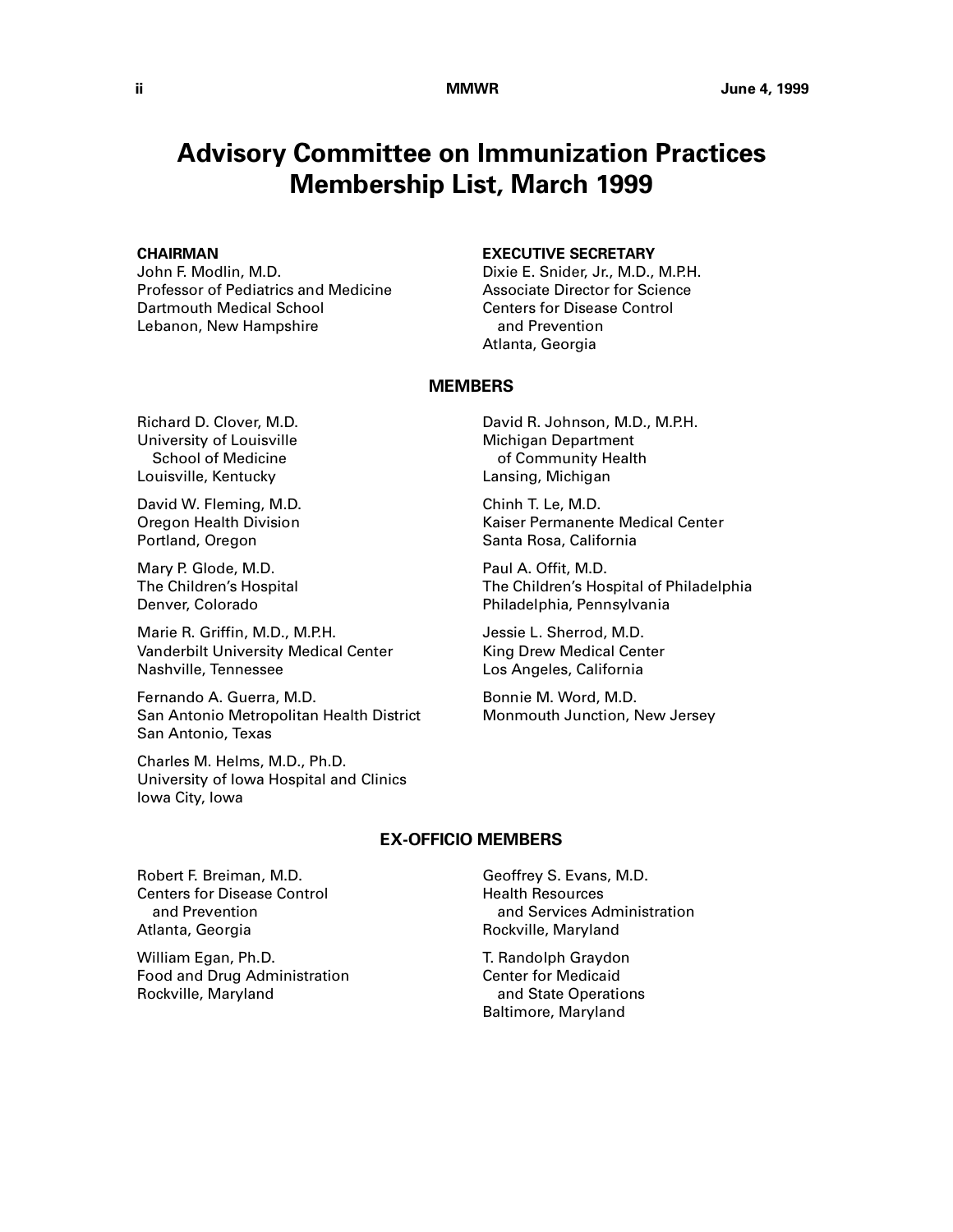## **Advisory Committee on Immunization Practices Membership List, March 1999 — Continued**

Regina Rabinovich, M.D. National Institutes of Health Bethesda, Maryland

Kristin Lee Nichol, M.D., M.P.H. VA Medical Center Minneapolis, Minnesota

David H. Trump, M.D., M.P.H. Office of the Assistant Secretary of Defense (Health Affairs) Falls Church, Virginia

#### **LIAISON REPRESENTATIVES**

American Academy of Family Physicians Richard Zimmerman, M.D. Pittsburgh, Pennsylvania

American Academy of Pediatrics Larry Pickering, M.D. Norfolk, Virginia Jon Abramson, M.D. Winston-Salem, North Carolina

American Association of Health Plans (Vacant )

American College of Obstetricians and Gynecologists Stanley A. Gall, M.D. Louisville, Kentucky

American College of Physicians Pierce Gardner, M.D. Stony Brook, New York

American Hospital Association William Schaffner, M.D. Nashville, Tennessee

American Medical Association H. David Wilson, M.D. Grand Forks, North Dakota

Association of Teachers of Preventive Medicine W. Paul McKinney, M.D. Louisville, Kentucky

Biotechnology Industry Organization Yvonne E. McHugh, Ph.D. Emeryville, California

Canadian National Advisory Committee on Immunization Victor Marchessault, M.D. Cumberland, Ontario, Canada

Hospital Infection Control Practices Advisory Committee Jane D. Siegel, M.D. Dallas, Texas

Infectious Diseases Society of America Samuel L. Katz, M.D. Durham, North Carolina

National Immunization Council and Child Health Program, Mexico Jose Ignacio Santos, M.D. Mexico City, Mexico

National Medical Association Rudolph E. Jackson, M.D. Atlanta, Georgia

National Vaccine Advisory Committee Georges Peter, M.D. Providence, Rhode Island

Pharmaceutical Research and Manufacturers of America (Vacant )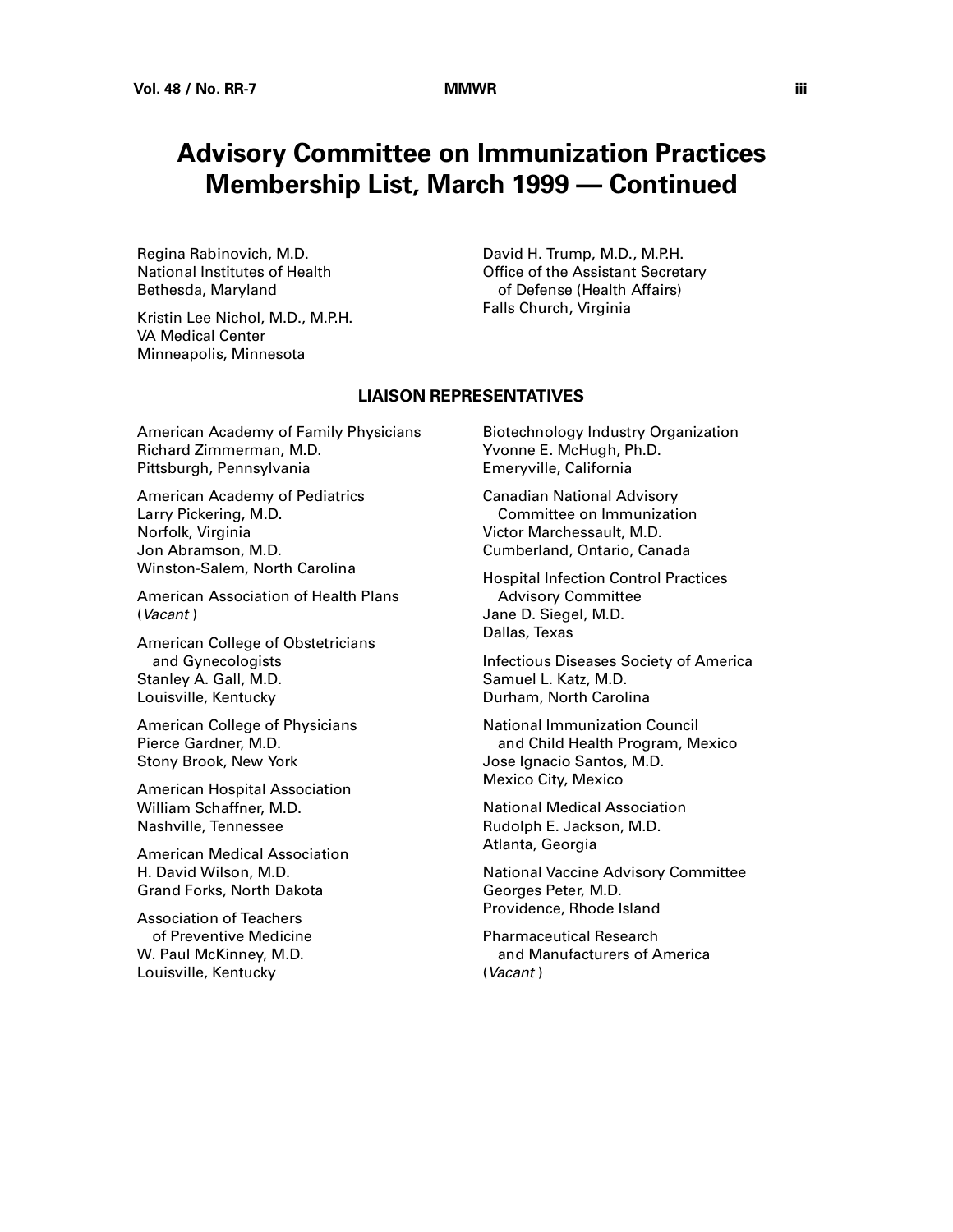### **The following CDC staff members prepared this report:**

David T. Dennis, M.D., M.P.H. Edward B. Hayes, M.D. Kathleen A. Orloski, D.V.M., M.S. Division of Vector-Borne Infectious Diseases Martin I. Meltzer, Ph.D. Office of the Director National Center for Infectious Diseases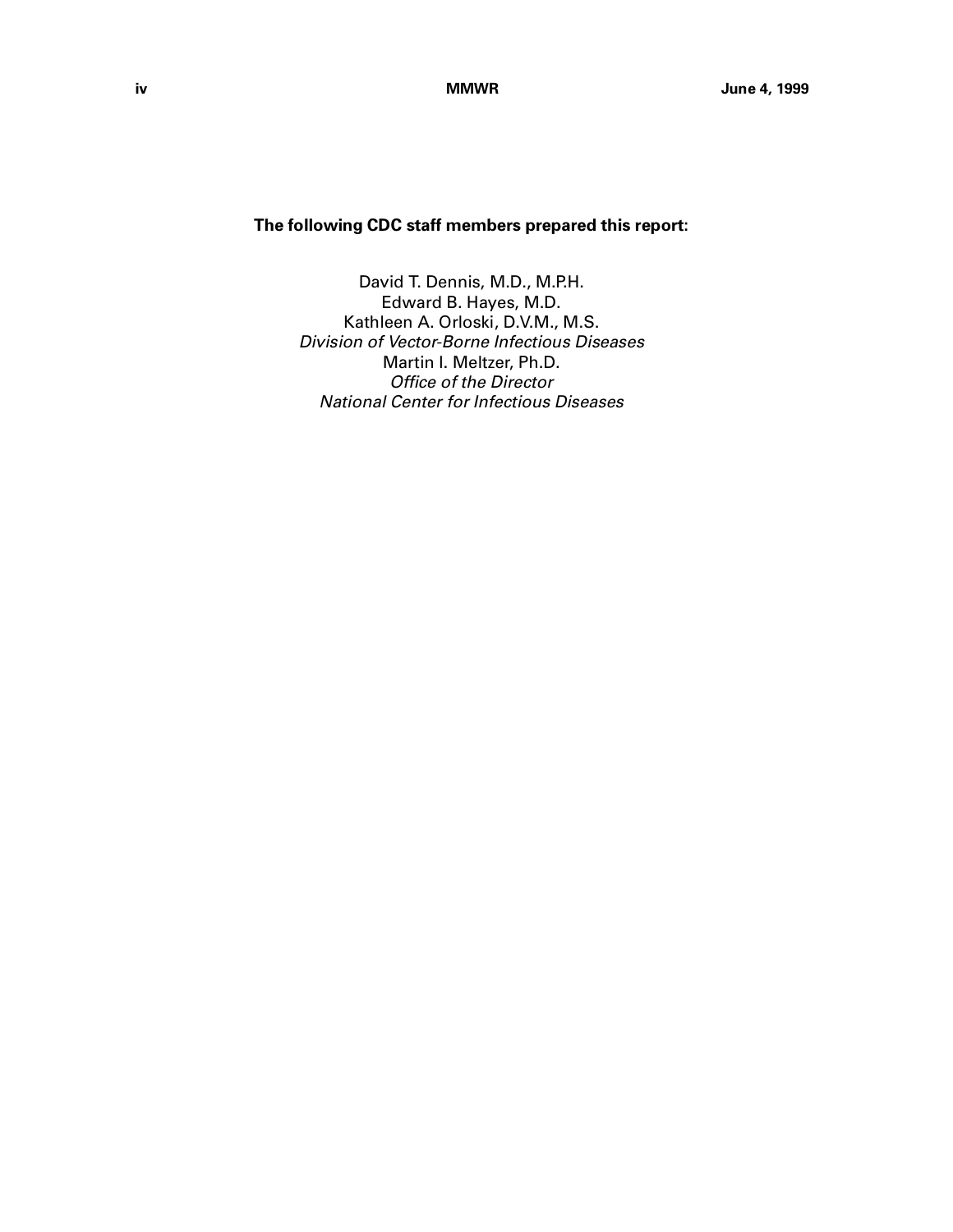## **Recommendations for the Use of Lyme Disease Vaccine**

## **Recommendations of the Advisory Committee on Immunization Practices (ACIP)**

#### **Summary**

<span id="page-6-0"></span>This report provides recommendations for use of a newly developed recombinant outer-surface protein A (rOspA) Lyme disease vaccine (LYMErix, $\mathbb{M}$ SmithKline Beecham Pharmaceuticals) for persons aged 15–70 years in the United States. The purpose of these recommendations is to provide health-care providers, public health authorities, and the public with guidance regarding the risk for acquiring Lyme disease and the role of vaccination as an adjunct to preventing Lyme disease. The Advisory Committee on Immunization Practices recommends that decisions regarding vaccine use be made on the basis of assessment of individual risk, taking into account both geographic risk and a person's activities and behaviors relating to tick exposure.

## **INTRODUCTION**

Lyme disease is a tickborne zoonosis caused by infection with the spirochete Borrelia burgdorferi. The number of annually reported cases of Lyme disease in the United States has increased approximately 25-fold since national surveillance began in 1982; during 1993–1997, a mean of 12,451 cases annually were reported by states to CDC (1,2, CDC, unpublished data, 1998). In the United States, the disease is primarily localized to states in the northeastern, mid-Atlantic, and upper north-central regions, and to several areas in northwestern California (1 ).

Lyme disease is a multisystem, multistage, inflammatory illness. In its early stages, Lyme disease can be treated successfully with oral antibiotics; however, untreated or inadequately treated infection can progress to late-stage complications requiring more intensive therapy. The first line of defense against Lyme disease and other tickborne illnesses is avoidance of tick-infested habitats, use of personal protective measures (e.g., repellents and protective clothing), and checking for and removing attached ticks. Early diagnosis and treatment are effective in preventing late-stage complications.

Recently, two Lyme disease vaccines have been developed that use recombinant B. burgdorferi lipidated outer-surface protein A (rOspA) as immunogen — LYMErix, $\mathbb{M}$ SmithKline Beecham Pharmaceuticals, and ImuLyme,<sup>™</sup> Pasteur Mérieux Connaught. As of publication of this report, only LYMErix has been licensed by the U.S. Food and Drug Administration for use in the United States; therefore, these recommendations apply only to the use of that vaccine. Additional statements will be provided as other Lyme disease vaccines are licensed.

Results of a large-scale, randomized, controlled (Phase III) trial of safety and efficacy of LYMErix in persons aged 15–70 years residing in disease-endemic areas of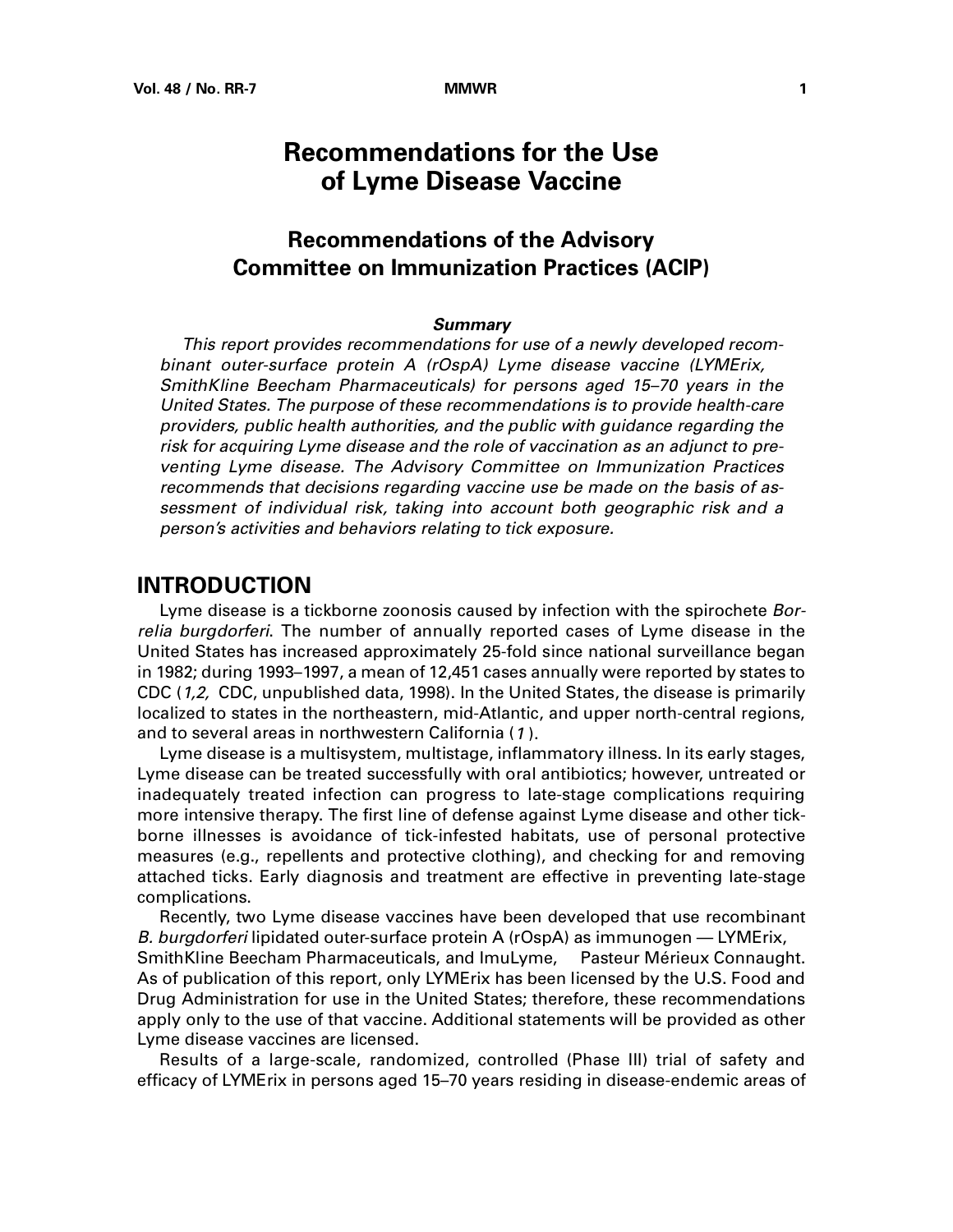<span id="page-7-0"></span>the northeastern and north-central United States indicate that the vaccine is safe and efficacious when administered on a three-dose schedule of 0, 1, and 12 months  $(3,4)$ . Information regarding vaccine safety and efficacy beyond the transmission season immediately after the third dose is not available. Thus, the duration of protective immunity and need for booster doses beyond the third dose are unknown.

## **CLINICAL FEATURES OF LYME DISEASE**

### **Clinical Description**

Most often, Lyme disease is evidenced by a characteristic rash (erythema migrans) accompanied by nonspecific symptoms (e.g., fever, malaise, fatigue, headache, myalgia, and arthralgia) (5–7 ). The incubation period from infection to onset of erythema migrans is typically 7–14 days but can be as short as 3 days or as long as 30 days. Some infected persons have no recognized illness (i.e., asymptomatic infection determined by serologic testing), or they manifest only nonspecific symptoms (e.g., fever, headache, fatigue, and myalgia).

Lyme disease spirochetes disseminate from the site of inoculation by cutaneous, lymphatic, and bloodborne routes. The signs of early disseminated infection usually occur from days to weeks after the appearance of a solitary erythema migrans lesion. In addition to multiple or secondary erythema migrans lesions, early disseminated infection can be manifested as disease of the nervous system, the musculoskeletal system, or the heart (5–7 ). Early neurologic manifestations include lymphocytic meningitis; cranial neuropathy, especially facial nerve palsy; and radiculoneuritis. Musculoskeletal manifestations can include migratory joint and muscle pains with or without objective signs of joint swelling. Cardiac manifestations are rare but can include myocarditis and transient atrioventricular block of varying degree.

B. burgdorferi infection in the untreated or inadequately treated patient can progress to late-disseminated disease from weeks to months after infection (5–7 ). The most common objective manifestation of late-disseminated Lyme disease is intermittent swelling and pain of one or some joints, usually large, weight-bearing joints (e.g., the knee). Some patients experience chronic axonal polyneuropathy, or encephalopathy, the latter usually manifested by cognitive disorders, sleep disturbance, fatigue, and personality changes. Infrequently, Lyme disease morbidity can be severe, chronic, and disabling  $(8,9)$ . An ill-defined post-Lyme disease syndrome occurs in some persons after treatment for Lyme disease  $(10-12)$ . Lyme disease is rarely, if ever, fatal.

## **Diagnosis**

The diagnosis of Lyme disease is based primarily on clinical findings, and treating patients with early disease solely on the basis of objective signs and a known exposure is often appropriate (13 ). Serologic testing can, however, provide valuable supportive diagnostic information in patients with endemic exposure and objective clinical findings that indicate later-stage disseminated Lyme disease (13 ).

When serologic testing is indicated, CDC recommends testing initially with a sensitive first test, either an enzyme-linked immunosorbent assay (ELISA) or an indirect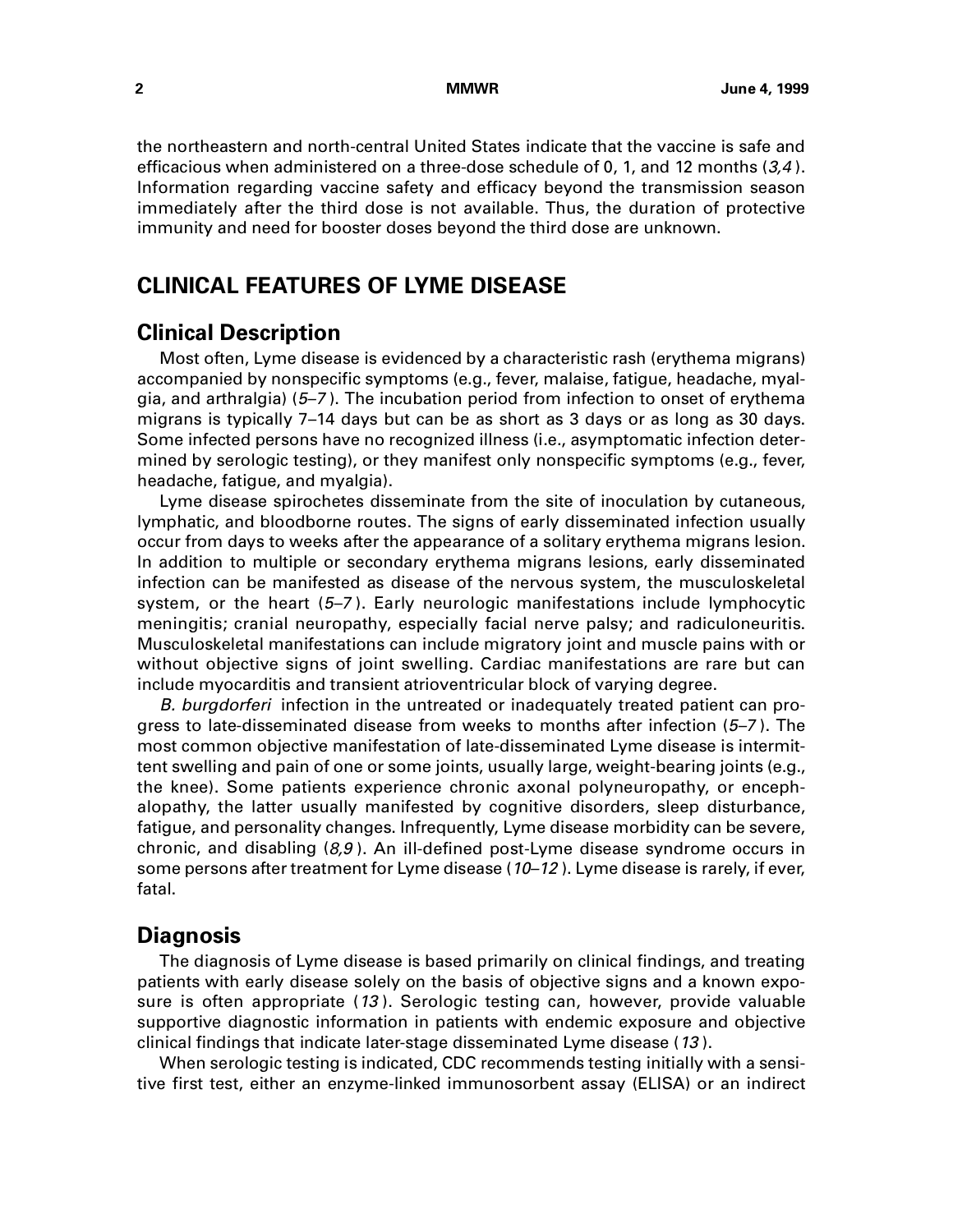<span id="page-8-0"></span>fluorescent antibody test, followed by testing with the more specific Western immunoblot (WB) test to corroborate equivocal or positive results obtained with the first test (14 ). Although antibiotic treatment in early localized disease can blunt or abrogate the antibody response, patients with early disseminated or late-stage disease usually have strong serologic reactivity and demonstrate expanded WB immunoglobulin G (IgG) banding patterns to diagnostic B. burgdorferi antigens  $(15,16)$ .

Antibodies often persist for months or years after successfully treated or untreated infection. Thus, seroreactivity alone cannot be used as a marker of active disease. Neither positive serologic test results nor a history of previous Lyme disease ensures that a person has protective immunity. Repeated infection with B. burgdorferi has been reported (17 ).

B. burgdorferi can be cultured from 80% or more of biopsy specimens taken from early erythema migrans lesions  $(18)$ . However, the diagnostic usefulness of this procedure is limited because of the need for a special bacteriologic medium (i.e., modified Barbour-Stoenner-Kelly medium) and protracted observation of cultures. Polymerase chain reaction (PCR) has been used to amplify genomic DNA of B. burgdorferi in skin, blood, cerebrospinal fluid, and synovial fluid (19,20), but PCR has not been standardized for routine diagnosis of Lyme disease.

#### **Treatment**

Lyme disease can usually be treated successfully with standard antibiotic regimens  $(5,6)$ . Early and uncomplicated infection, including infection with isolated cranial nerve palsy, usually responds satisfactorily to treatment with orally administered antibiotics (21 ). Parenteral antibiotics are generally recommended for treating meningitis, carditis, later-stage neurologic Lyme disease, and complicated Lyme disease arthritis. Late, complicated Lyme disease might respond slowly or incompletely, and more than one antibiotic treatment course can be required to eliminate active infection  $(8,9)$ . Refractory Lyme disease arthritis is associated with expression of certain Class II major histocompatibility complex (MHC II) molecules (22 ), and can require anti-inflammatory agents and surgical synovectomy for relief of symptoms (8 ). In a limited number of patients, persistent or recurrent symptoms after appropriate antibiotic therapy often can be attributed to causes other than persistent infection (22,23 ).

## **EPIDEMIOLOGY OF LYME DISEASE**

## **Antigenic Variation of B. burgdorferi Sensu Lato\***

In the United States, a number of genospecies of B. burgdorferi sensu lato have been isolated from animals and ticks, but only OspA expressing B. burgdorferi sensu stricto<sup>†</sup> has been isolated from humans ( $24$ ). Existing evidence also demonstrates that rOspA vaccines will be protective against most if not all human infections in the United States (25). B. burgdorferi sensu stricto also occurs in Europe, but the

<sup>\*</sup>sensu lato: including all subordinate taxa of a taxon that would otherwise be considered separately.

<sup>†</sup>sensu stricto: excluding similar taxa that otherwise would be considered together.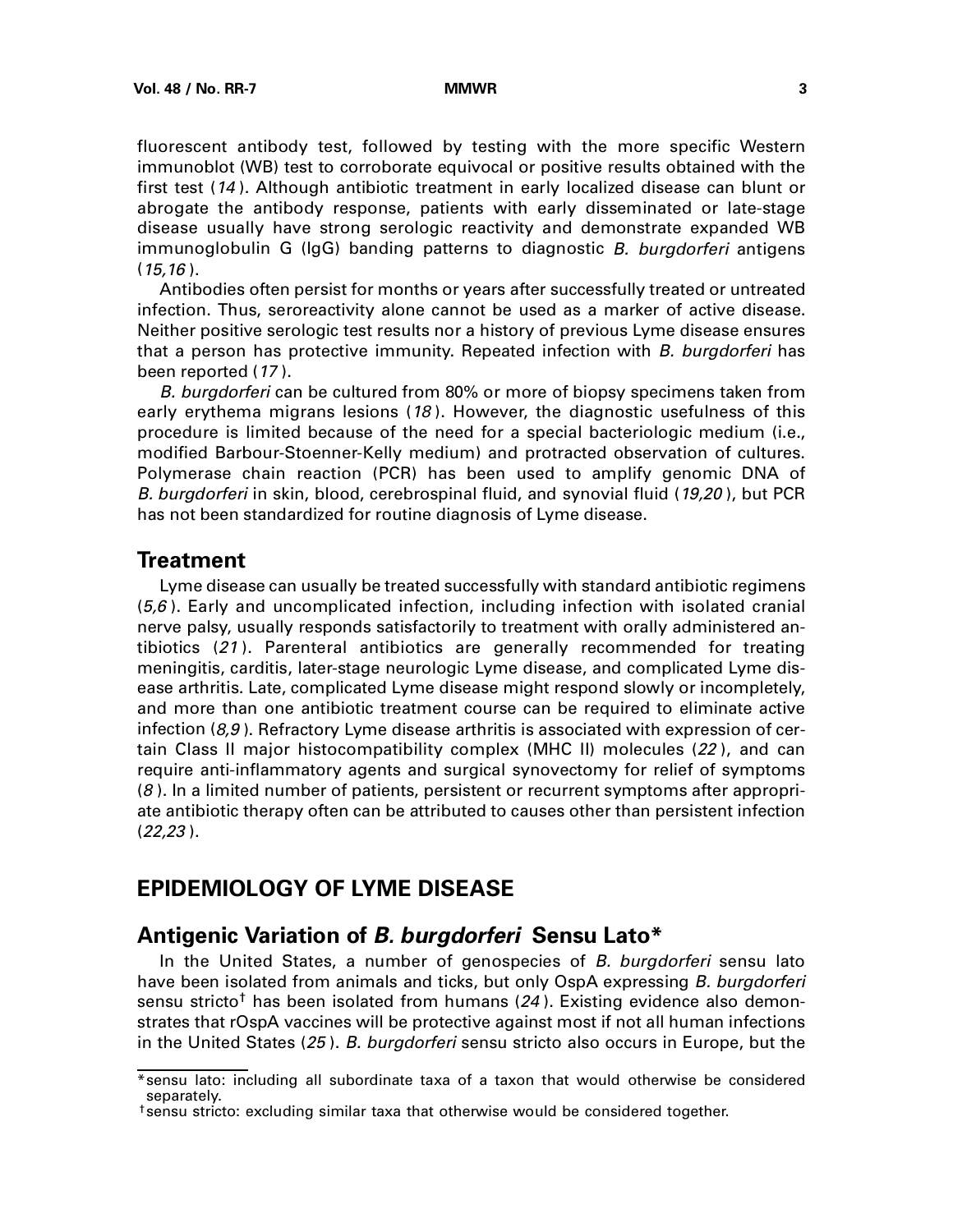<span id="page-9-0"></span>dominant European and Asian genospecies are B. garinii and B. afzelii, both of which are antigenically distinct from *B. burgdorferi* sensu stricto  $(26)$  and vary in their expression of OspA. Vaccines using combinations of immunogenic proteins might be necessary to provide protection against multiple genospecies (27 ).

### **Routes of Transmission**

Humans acquire B. burgdorferi infection from infected ticks at the time the tick takes a blood meal (28); Lyme disease is not spread by person-to-person contact or by direct contact with infected animals. Transplacental transmission of B. burgdorferi has been reported (29,30), but the effects of such transmission on the fetus remain unclear. The results of two epidemiologic studies document that congenital Lyme disease must be rare, if it occurs at all (31,32 ). Transmission in breast milk has not been described. B. burgdorferi can be cultured from the blood in some patients with early acute infection, and it is able to survive for several weeks in stored blood. However, at least one study has found that the risk for transfusion-acquired infection is minimal (33 ).

## **Tick Vectors of Lyme Disease**

B. burgdorferi is transmitted to humans by ticks of the *Ixodes ricinus* complex (34). I. scapularis, the black-legged or deer tick, is the vector in the eastern United States; I. pacificus, the western black-legged tick, transmits B. burgdorferi in the western United States (35,36). I. scapularis is also a vector for human granulocytic ehrlichiosis and babesiosis (34,37 ). In their nymphal stage, these ticks feed predominantly in the late spring and early summer. The majority of Lyme disease cases result from bites by infected nymphs. In highly enzootic areas of the United States, approximately 15%– 30% of questing I. scapularis nymphs and up to 14% of I. pacificus nymphs are infected with B. burgdorferi (38–41). However, in the southern United States, the prevalence of infection in *I. scapularis* ticks is generally 0%–3% (36). The risk for acquiring Lyme disease in the United States varies with the distribution, density, and prevalence of infection in vector ticks (Appendix).

During the past several decades, the distribution of *I. scapularis* has spread slowly in the northeastern and upper north-central regions of the United States (42 ). Although deer are not competent reservoirs of B. burgdorferi, they are the principal maintenance hosts for adult black-legged ticks, and the presence of deer appears to be a prerequisite for the establishment of *l. scapularis* in any area  $(43)$ . The explosive repopulation in the eastern United States by white-tailed deer during recent decades has been linked to the spread of *I. scapularis* ticks and of Lyme disease in this region. The future limits of this spread are not known (42 ).

### **Distribution of Human Cases of Lyme Disease**

Lyme disease is endemic in several regions in the United States, Canada, and temperate Eurasia  $(1,44)$ . The disease accounts for more than 95% of all reported cases of vectorborne illness in the United States. Using a national surveillance case definition (45 ), state health officials reported >62,000 cases to CDC during 1993–1997, and the national mean annual rate during this 5-year period was 5.5 cases/100,000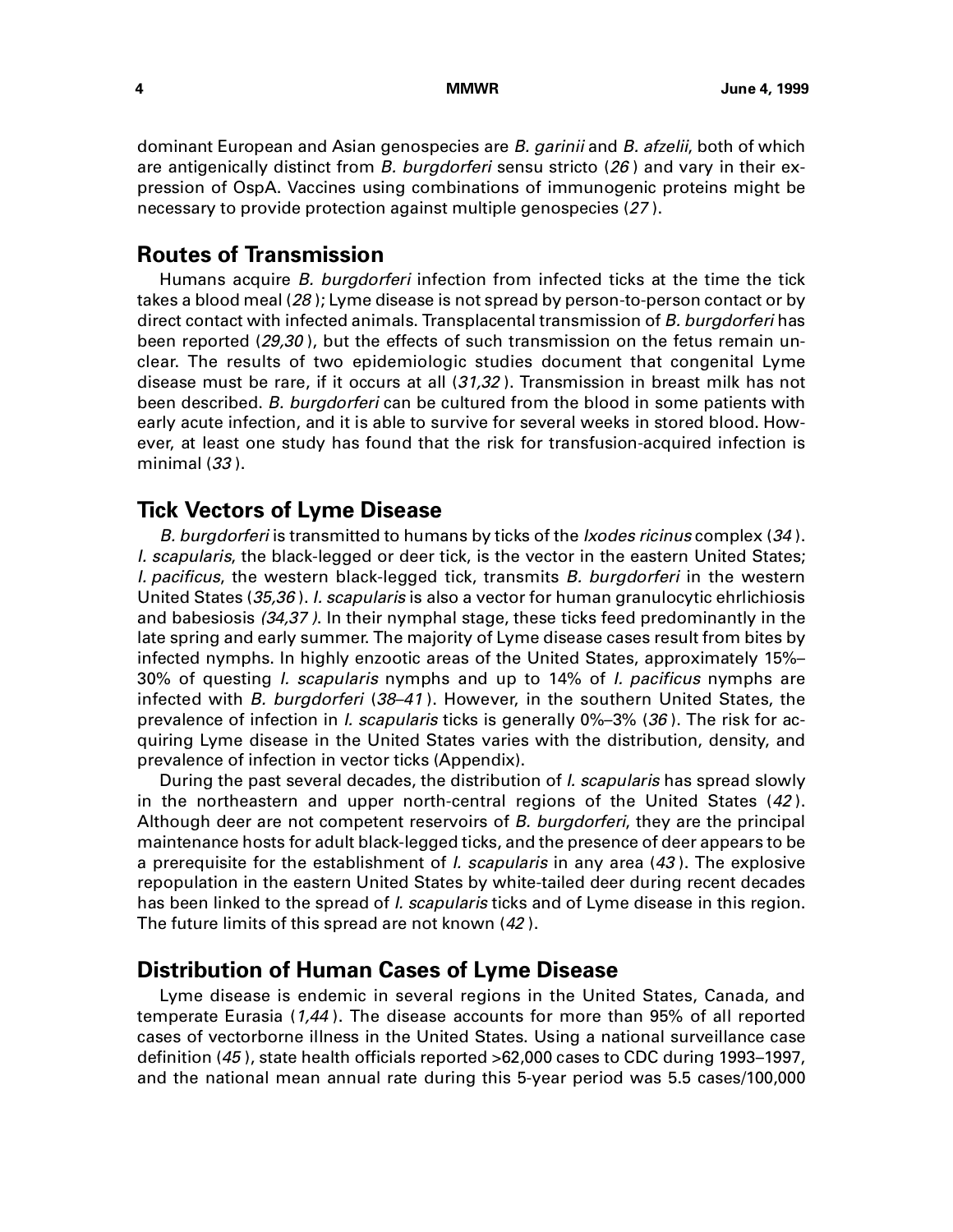<span id="page-10-0"></span>population (1,2, CDC, unpublished data, 1998). Persons of all ages are equally susceptible to infection, although the highest reported rates of Lyme disease occur in children aged <15 years and in adults aged 30–59 years (1 ). Both underreporting and overdiagnosis are common (46–48 ). Approximately 90% of cases are reported by approximately 140 counties located along the northeastern and mid-Atlantic seaboard and in the upper north-central region of the United States (Appendix).

A rash similar to erythema migrans of Lyme disease, but not caused by B. burgdorferi infection, has been described in patients who have been bitten by ticks in the southern United States (49,50). This rash is suspected of being associated with the bite of Amblyomma americanum ticks (51).

## **Populations at Risk for Lyme Disease**

Most B. burgdorferi infections result from periresidential exposure to infected ticks (38,52–55) during property maintenance, recreation, and leisure activities. Thus, persons who live or work in residential areas surrrounded by woods or overgrown brush infested by vector ticks are at risk for acquiring Lyme disease. In addition, persons who participate in recreational activities away from home (e.g., hiking, camping, fishing, and hunting) in tick habitat and persons who engage in outdoor occupations (e.g., landscaping, brush clearing, forestry, and wildlife and parks management) in endemic areas might also be at elevated risk for acquiring Lyme disease (56–58).

## **PREVENTION AND CONTROL OF LYME DISEASE**

## **Avoidance of Tick Habitat**

Whenever possible, persons should avoid entering areas that are likely to be infested with ticks, particularly in spring and summer when nymphal ticks feed. Ticks favor a moist, shaded environment, especially that provided by leaf litter and lowlying vegetation in wooded, brushy, or overgrown grassy habitat. Both deer and rodent hosts must be abundant to maintain the enzootic cycle of B. burgdorferi. Sources of information regarding the distribution of ticks in an area include state and local health departments, park personnel, and agricultural extension services.

### **Personal Protection**

Persons who are exposed to tick-infested areas should wear light-colored clothing so that ticks can be spotted more easily and removed before becoming attached. Wearing long-sleeved shirts and tucking pants into socks or boot tops can help keep ticks from reaching the skin. Ticks are usually located close to the ground, so wearing high rubber boots can provide additional protection. Applying insect repellents containing DEET (n,n-diethyl-m-toluamide) to clothes and exposed skin and applying permethrin, which kills ticks on contact, to clothes, should also help reduce the risk of tick attachment. DEET can be used safely on children and adults but should be applied according to the U.S. Environmental Protection Agency guidelines to reduce the possibility of toxicity (59). Because transmission of B. burgdorferi from an infected tick is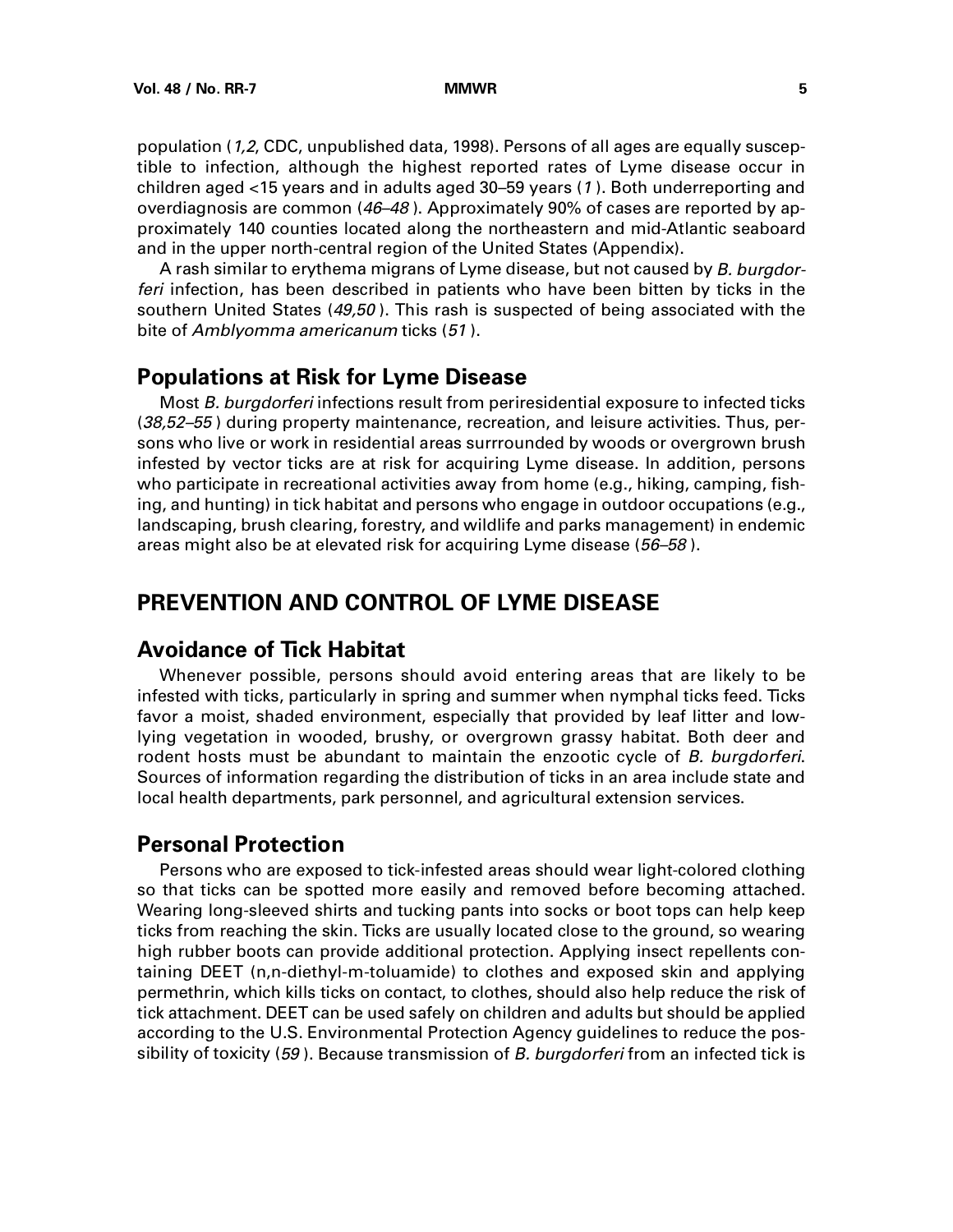<span id="page-11-0"></span>unlikely to occur before 36 hours of tick attachment  $(28,60)$ , daily checks for ticks and their prompt removal will help prevent infection.

### **Strategies for Reducing Tick Abundance**

The number of ticks in endemic residential areas can be reduced by removing leaf litter, brush, and woodpiles around houses and at the edges of yards and by clearing trees and brush to admit more sunlight, thus reducing deer, rodent, and tick habitat (61 ). Tick populations have also been effectively suppressed by applying pesticides to residential properties (62,63 ). Community-based interventions to reduce deer populations or to kill ticks on deer and rodents have not been extensively implemented, but might be effective in reducing communitywide risk for Lyme disease  $(64)$ . The effectiveness of deer feeding stations equipped with pesticide applicators to kill ticks on deer and other baited devices to kill ticks on rodents is currently under evaluation.

### **Prophylaxis After Tick Bite**

The relative cost-effectiveness of postexposure treatment of tick bites to avoid Lyme disease in endemic areas is dependent on the probability of B. burgdorferi infection after a tick bite  $(65)$ . In most circumstances, treating persons for tick bite alone is not recommended ( $6,66$ ). Persons who are bitten by a deer tick should remove the tick and seek medical attention if any signs and symptoms of early Lyme disease, ehrlichiosis, or babesiosis develop during the ensuing days or weeks.

### **Early Diagnosis and Treatment**

Lyme disease is readily treatable in its early stages  $(5,6)$ . The early diagnosis and proper antibiotic treatment of Lyme disease are important strategies for avoiding the morbidity and costs of complicated and late-stage illness.

## **LYME DISEASE VACCINE**

### **Description**

LYMErix is made from lipidated rOspA of B. burgdorferi sensu stricto. The rOspA protein is expressed in Escherichia coli and purified. Each 0.5-mL dose of LYMErix contains 30 µg of purified rOspA lipidated protein adsorbed onto aluminum hydroxide adjuvant.

## **Mechanism of Action**

Several studies in animals have provided evidence that *B. burgdorferi* in a vector tick undergoes substantial antigenic change between the time of tick attachment on a mammalian host and subsequent transmission of the bacterium to the host. The spirochetes residing in the tick gut at the initiation of tick feeding express primarily OspA. As tick feeding begins, the expression of outer-surface protein C (OspC) is increased and the expression of OspA is decreased, so that spirochetes that reach the mammalian host after passing through the tick salivary glands express primarily OspC (67 ).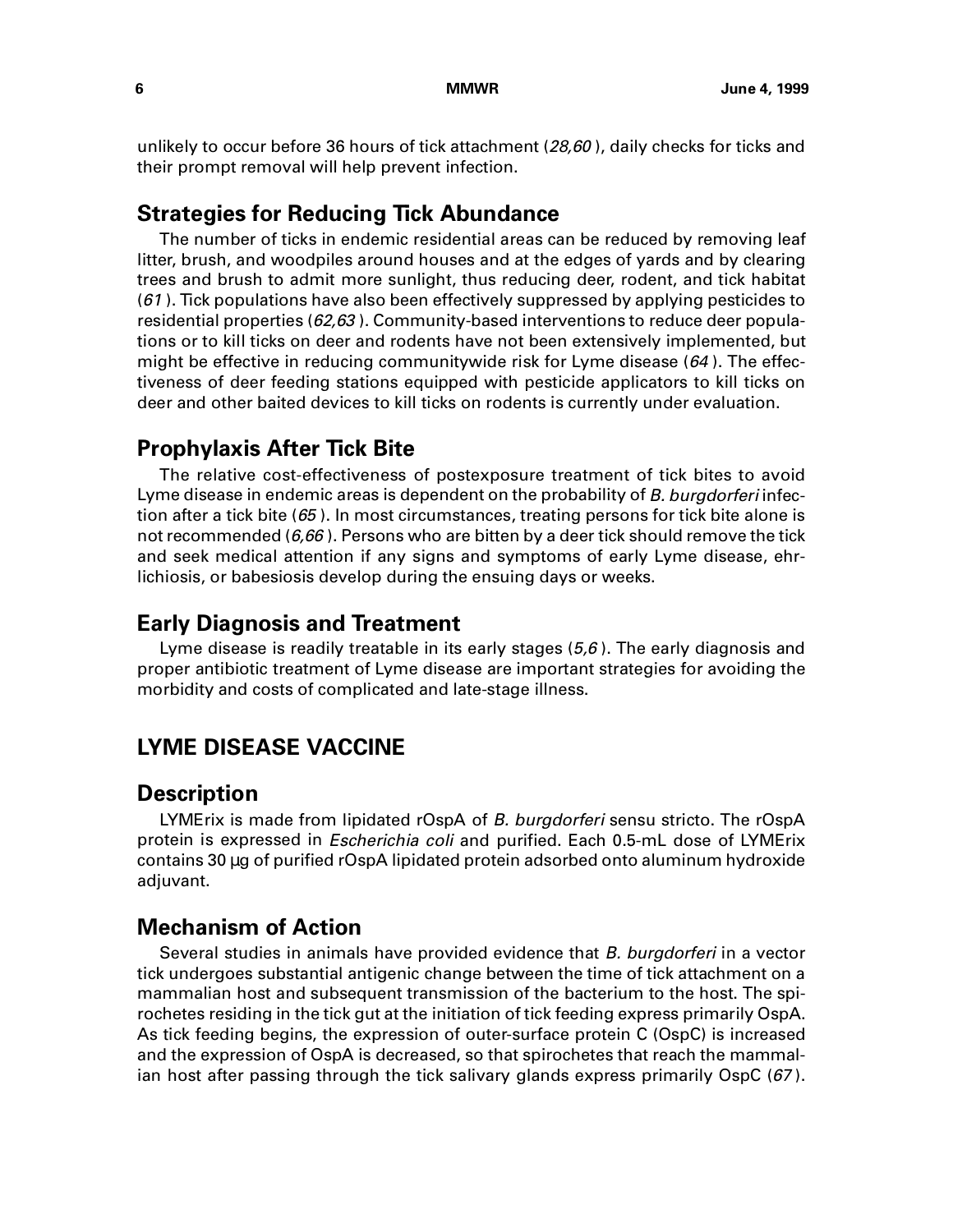<span id="page-12-0"></span>Thus, the rOspA vaccine might exert its principal protective effect by eliciting antibodies that kill Lyme disease spirochetes within the tick gut (68,69).

### **Route of Administration, Vaccination Schedule, and Dosage**

LYMErix is administered by intramuscular injection, 0.5 mL (30 µg), into the deltoid muscle. Three doses are required for optimal protection. The first dose is followed by a second dose 1 month later and a third dose administered 12 months after the first dose. Vaccine administration should be timed so that the second dose of the vaccine (year 1) and the third dose (year 2) are administered several weeks before the beginning of the *B. burgdorferi* transmission season, which usually begins in April. The safety and immunogenicity of alternate dosing schedules are currently being evaluated.

## **VACCINE PERFORMANCE**

## **Safety**

#### **Randomized, Controlled Clinical (Phase III) Trial of LYMErix**

A total of 10,936 subjects aged 15–70 years living in Lyme disease-endemic areas were recruited at 31 sites and randomized to receive three doses of vaccine or placebo (3 ); 5,469 subjects received at least one 30-µg dose of rOspA vaccine, and 5,467 subjects received at least one injection of placebo. The subjects were then followed for 20 months. Information regarding adverse events that were believed to be related or possibly related to injection were available from 4,999 subjects in each group. Soreness at the injection site was the most frequently reported adverse event, which was reported without solicitation by 24.1% of vaccine recipients and 7.6% of placebo recipients (p < 0.001). Redness and swelling at the injection site were reported by <2% of either group but were reported more frequently among vaccine recipients than among those who received placebo (p < 0.001). Myalgia, influenza-like illness, fever, and chills were more common among vaccine recipients than placebo recipients ( $p < 0.001$ ), but none of these was reported by more than 3.2% of subjects (3 ). Reports of arthritis were not significantly different between vaccine and placebo recipients, but vaccine recipients were significantly (p < 0.05) more likely to report arthralgia or myalgia within 30 days after each dose (70). No statistically significant differences existed between vaccine and placebo groups in the incidence of adverse events more than 30 days after receiving a dose, and no episodes of immediate hypersensitivity among vaccine recipients were noted (3 ).

#### **Safety in Patients with Previously Diagnosed Lyme Disease**

The safety of three different dosage strengths of rOspA vaccine with adjuvant in 30 adults with previous Lyme disease was evaluated in an uncontrolled safety and immunogenicity trial (71 ). Doses were administered at 0, 1, and 2 months. Follow-up of subjects was conducted 1 month after the third dose. No serious adverse events were recorded during the study period.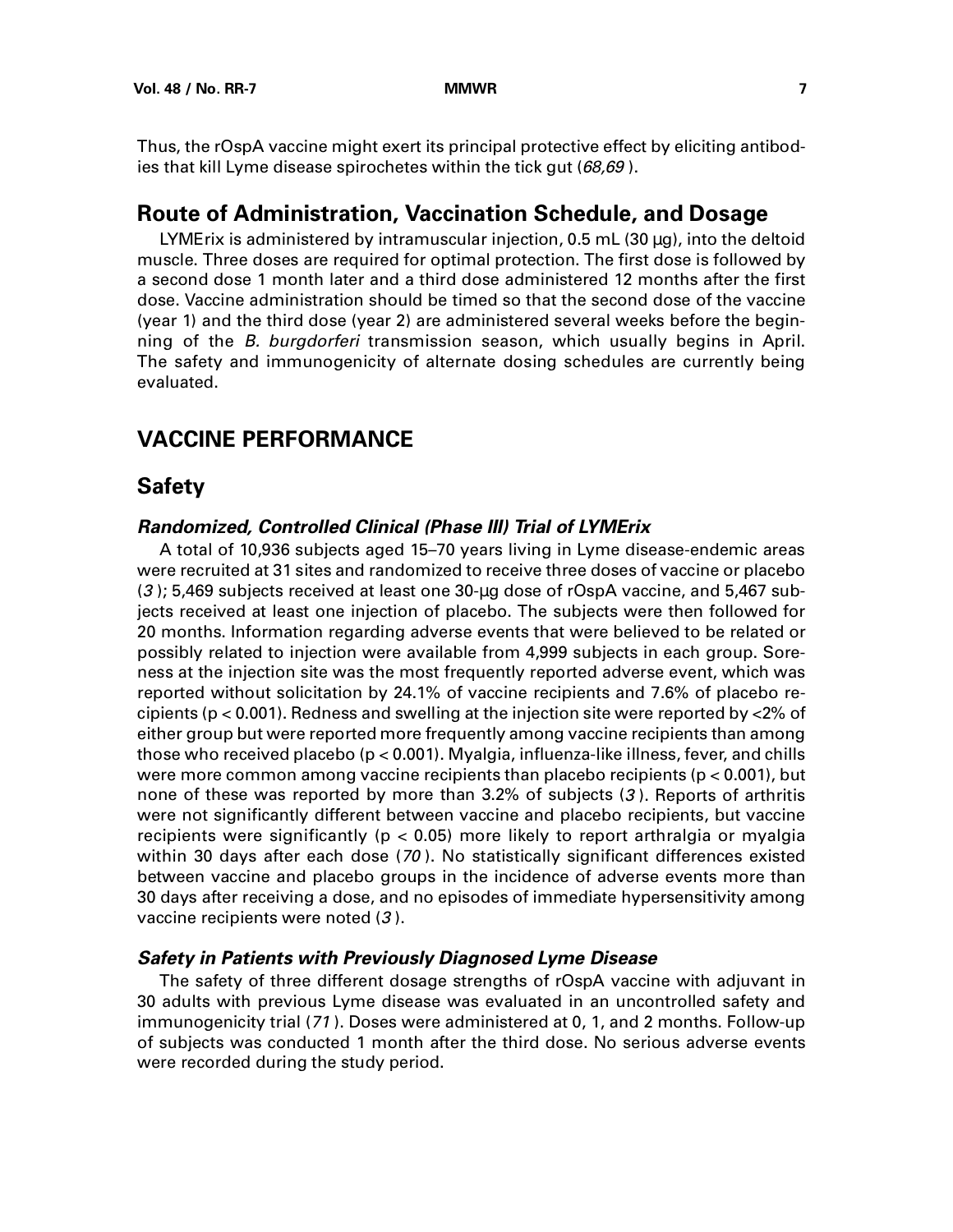<span id="page-13-0"></span>In the randomized controlled Phase III trial of LYMErix, the incidence of adverse events among vaccinees who were seropositive at baseline was similar to the incidence among those who were seronegative (70 ). The incidence of musculoskeletal symptoms within the first 30 days after vaccination was higher among vaccinees with a self-reported previous history of Lyme disease compared with vaccinees with no such history. This difference was not statistically significant at the  $p = 0.05$  level in the placebo group. No statistically significant difference existed in the incidence of late musculoskeletal adverse events between vaccine and placebo recipients with a selfreported previous history of Lyme disease (70 ).

#### **Risk for Possible Immunopathogenicity of rOspA Vaccine**

After infection with B. burgdorferi, persons who express certain MHC II molecules are more likely than others to develop chronic, poorly responsive Lyme arthritis associated with high levels of antibody to OspA in serum and synovial fluid (22 ). In chronic Lyme arthritis patients, the levels of antibody to OspA, and especially to the C-terminal epitope of OspA, have been found to correlate directly with the severity and duration of the arthritis (72 ). Researchers have proposed that an autoimmune reaction might develop within the joints of some Lyme arthritis patients as a result of molecular mimicry between the dominant T-cell epitope of OspA and human leukocyte function associated antigen 1 (hLFA-1) (73 ). The Phase III trial did not detect differences in the incidence of neurologic or rheumatologic disorders between vaccine recipients and their placebo controls during the 20 months after the initial dose (3 ). However, because the association between immune reactivity to OspA and treatment-resistant Lyme arthritis is poorly understood, the vaccine should not be administered to persons with a history of treatment-resistant Lyme arthritis.

## **Efficacy**

#### **Randomized, Controlled Trial (Phase III) of LYMErix**

Using an intention-to-treat analysis, the vaccine efficacy in protecting against "definite" Lyme disease after two doses was 49% (95% confidence interval [CI] = 15%–69%) and after three doses was 76% (95% CI =  $58\%$ – $86\%$ ) (3). (In this study, "definite" Lyme disease was defined as the presence of erythema migrans or objective neurologic, musculoskeletal, or cardiovascular manifestations of Lyme disease, plus laboratory confirmation of infection by cultural isolation, PCR positivity, or WB seroconversion.) Efficacy in protecting against asymptomatic infection (no recognized symptoms, but with WB seroconversions recorded in year 1 or year 2) was  $83\%$  (95% CI =  $32\%$ -97%) in year 1 and 100% (95% CI = 26%–100%) in year 2.

#### **Immunogenicity**

A subset of adult subjects enrolled in the Phase III clinical trial of LYMErix was studied for the development of OspA antibodies at months 2, 12, 13, and 20 (3 ). At month 2, one month after the second injection, the geometric mean antibody titer (GMT) of IgG anti-OspA antibodies was 1,227 ELISA units/mL. Ten months later, the GMT had declined to 116 ELISA units/mL. At month 13, one month after the third injection, a marked anamnestic response resulted in a GMT of 6,006 ELISA units/mL. At month 20,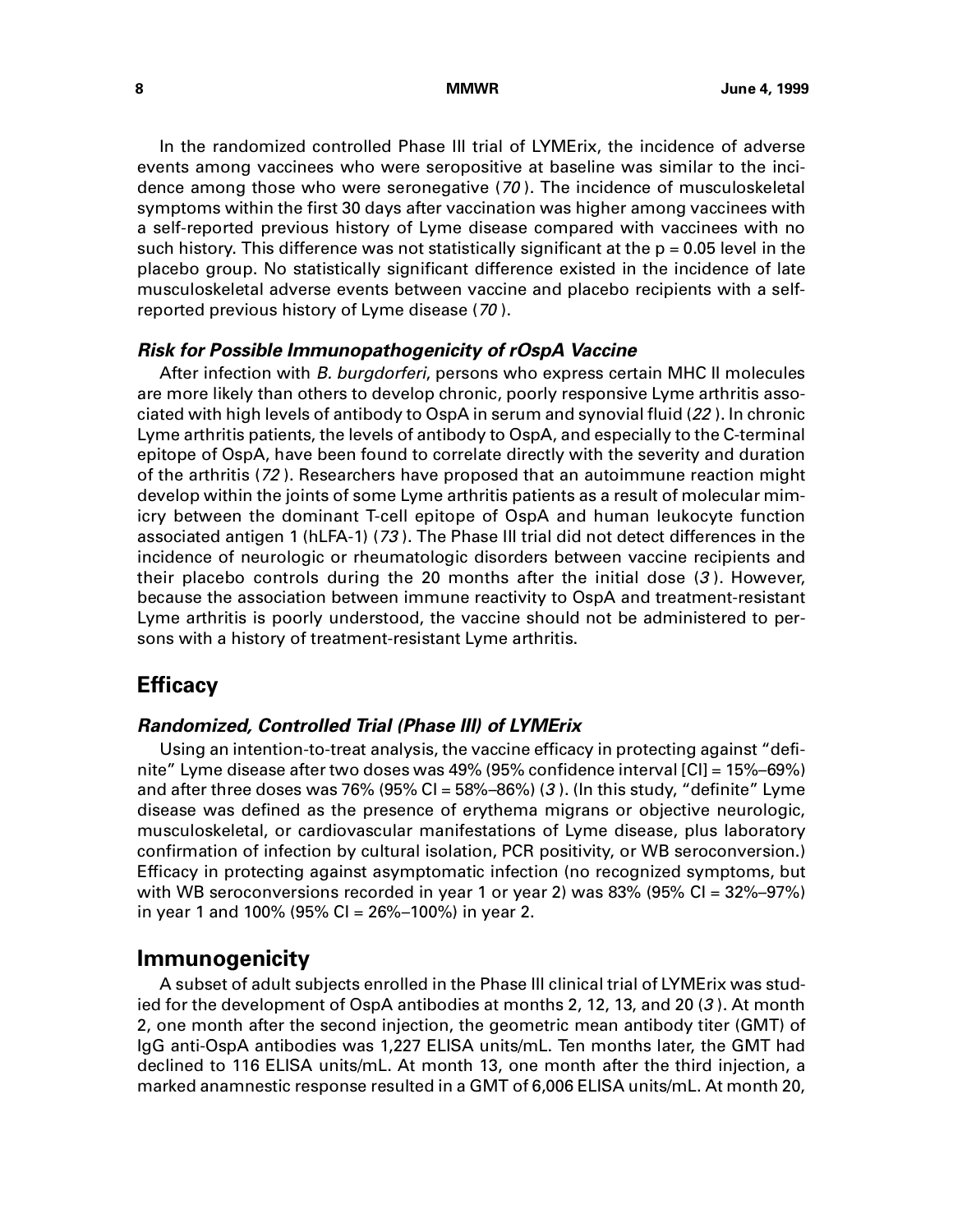<span id="page-14-0"></span>the mean response had decreased to 1,991 ELISA units/mL (70 ). An analysis of antibody titers and the risk for developing Lyme disease for a subset of subjects enrolled in the Phase III clinical trial concluded that a titer >1,200 ELISA units/mL correlated with protection (SmithKline Beecham poster at Infectious Disease Society of America Conference, Denver, Colorado, November 1998).

## **Effect of Vaccination on the Serologic Diagnosis of Lyme Disease**

Care providers and laboratorians should be advised that vaccine-induced antirOspA antibodies routinely cause false-positive ELISA results for Lyme disease (74 ). Experienced laboratory workers, through careful interpretation of the results of WB, can usually discriminate between B. burgdorferi infection and previous rOspA immunization, because anti-OspA antibodies do not develop after natural infection.

## **COST-EFFECTIVENESS OF LYME DISEASE VACCINATION**

The cost of Lyme disease has been evaluated from both a societal and a thirdparty–payer perspective (75 ). The cost-effectiveness of vaccinating against Lyme disease has also been analyzed from a societal perspective (76 ). At an assumed cost of vaccination of \$100/person/year, a vaccine effectiveness of 0.85, a probability of 0.85 of correctly identifying and treating early Lyme disease, and an assumed incidence of Lyme disease of 1,000/100,000 persons/year, the net cost of vaccination to society was \$5,692/case averted and \$35,375/complicated neurologic or arthritic case avoided (Figure 1). Using these same baseline assumptions, the societal cost of vaccination exceeds the cost of not vaccinating, unless the incidence of Lyme disease is >1,973/100,000 persons/year. Of the variables examined, the incidence of Lyme disease had the greatest impact on cost-effectiveness of vaccination. The likelihood of early diagnosis and treatment also has a substantial impact on vaccine costeffectiveness because of the reduced incidence of sequelae when Lyme disease is diagnosed and patients are treated early in the disease.

Most disease-endemic states and counties report Lyme disease incidence that are substantially below 1,000/100,000 persons/year. For example, in 1997, the highest reported state incidence was 70/100,000 persons in Connecticut, and the highest reported county incidence was 600/100,000 population in Nantucket County, Massachusetts. However, some studies document that approximately 10%–15% of physician-diagnosed cases of Lyme disease are reported to state authorities in highly endemic areas (46,47). Epidemiologic studies of populations at high risk in the northeastern United States have estimated annual incidence of >1,000/100,000 persons/ year in several communities (77–80 ).

## **ASSESSING THE RISK FOR LYME DISEASE**

The decision to administer Lyme disease vaccine should be made on the basis of an assessment of individual risk, which depends on a person's likelihood of being bitten by tick vectors infected with B. burgdorferi. This likelihood is primarily determined by the following: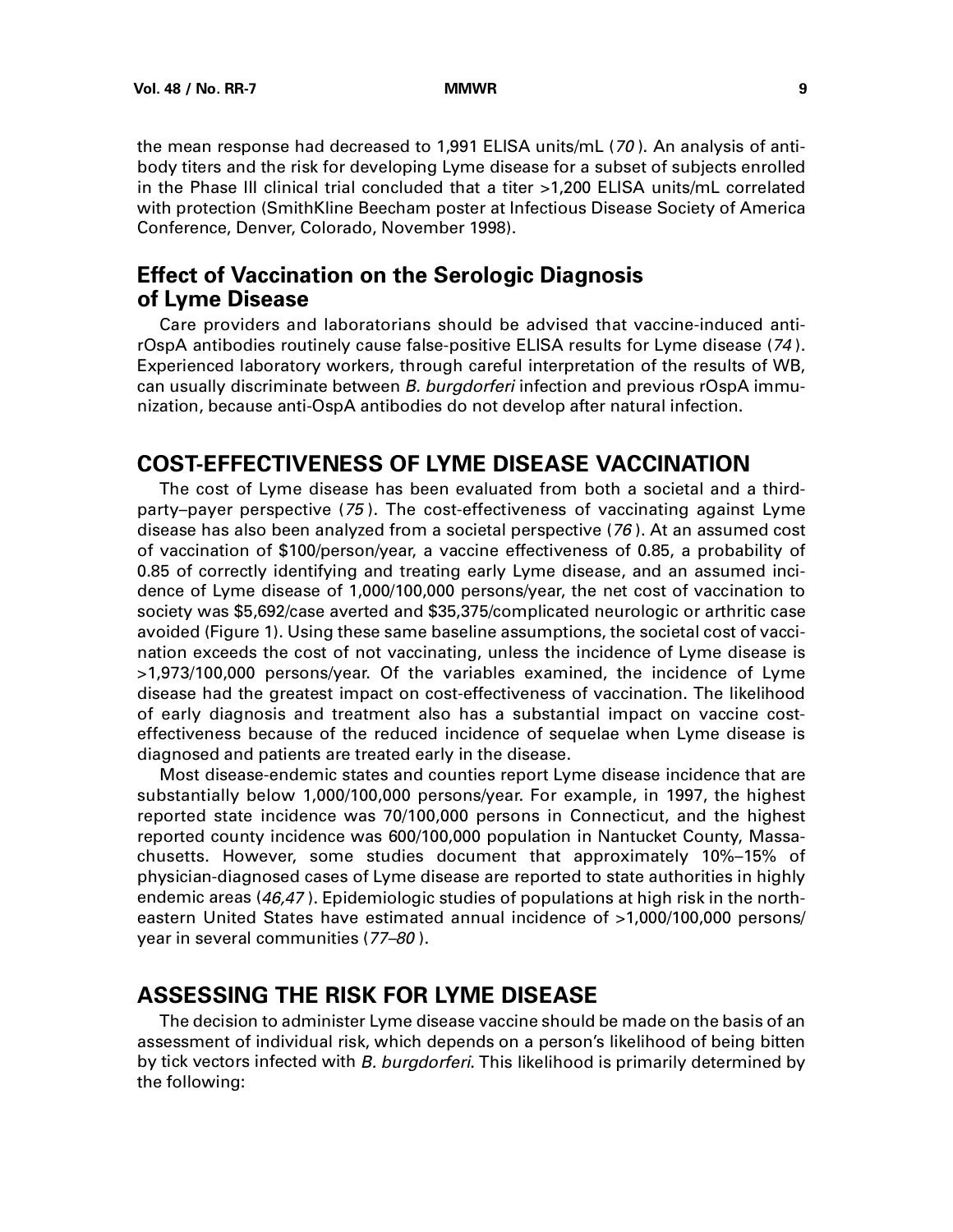

#### **FIGURE 1. Cost-effectiveness of Lyme disease vaccination**

Vaccine Effectiveness

Note: This graph documents the effect of variations in cost of vaccination, vaccine effectiveness, and the probability of contracting Lyme disease on the cost-effectiveness of vaccination. The left-hand y-axis measures cost per case of Lyme disease averted. The right-hand y-axis measures the cost per long-term sequelae (e.g., cardiac, neurologic, and musculoskeletal sequelae) averted. Underlying assumptions are as follows: probability of identifying and treating early Lyme disease, 85%; cost of treating cardiac sequelae, \$6,845; cost of treating neurologic sequelae, \$61,193; cost of arthritis \$34,304; cost of treating early Lyme disease without sequelae \$161).

- density of vector ticks in the environment, which varies by place and season;
- the prevalence of *B. burgdorferi* infection in vector ticks; and
- the extent of person-tick contact, which is related to the type, frequency, and duration of a person's activities in a tick-infested environment.

Assessing risk should include considering the geographic distribution of Lyme disease. The areas of highest Lyme disease risk in the United States are concentrated within some northeastern and north-central states. The risk for Lyme disease differs not only between regions and states and counties within states (Appendix), but even within counties and townships. Detailed information regarding the distribution of Lyme disease risk within specific areas is best obtained from state and local public health authorities.

The second step in determining Lyme disease risk is to assess a person's activities. Activities that place persons at high risk are those that involve frequent or prolonged exposure to the habitat of infected ticks at times of the year when the nymphal stages of these ticks are actively seeking hosts, which in most endemic areas is April–July. Typical habitat of *Ixodes* ticks are wooded, brushy, or overgrown grassy areas that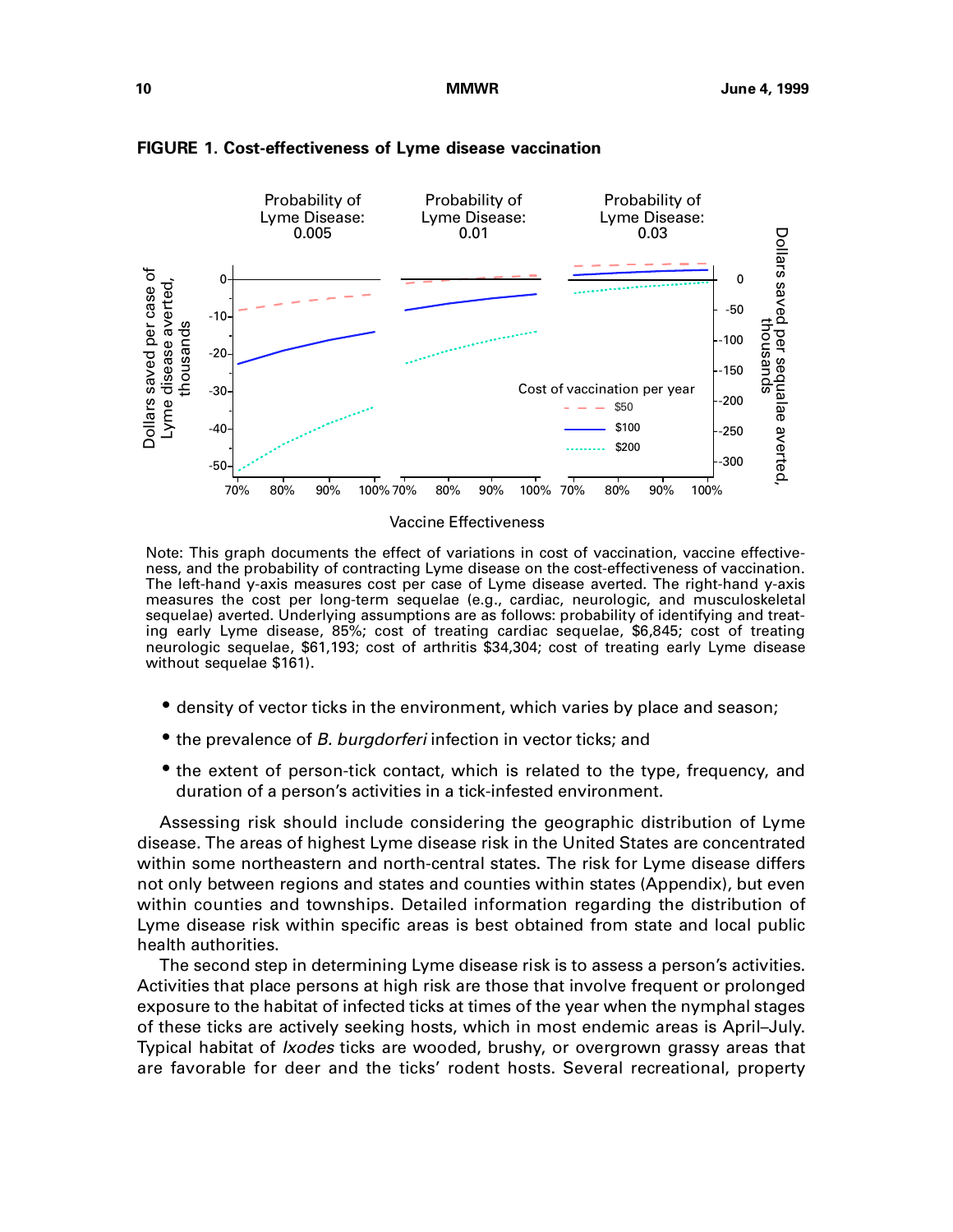

**Recommendations and Reports**

## **Continuing Education Activity Sponsored by CDC**

### **Recommendations for the Use of Lyme Disease Vaccine: Recommendations of the Advisory Committee on Immunization Practices (ACIP)**

#### **OBJECTIVE**

This MMWR provides recommendations regarding prevention and control of Lyme disease. These recommendations were developed by CDC staff members and the ACIP members. This report is intended to guide clinical practice and policy development related to administration of the Lyme disease vaccine. Upon completion of this educational activity, the reader should be able to describe the epidemiology of Lyme disease in the United States; list effective methods of Lyme disease prevention; describe the characteristics and use of the currently licensed Lyme disease vaccine; and recognize the most common adverse reactions following administration of Lyme disease vaccine.

#### **ACCREDITATION**

**Continuing Medical Education (CME) Credit:** This activity has been planned and implemented in accordance with the Essentials and Standards of the Accreditation Council for Continuing Medical Education (ACCME) through CDC. CDC is accredited by the ACCME to provide continuing medical education for physicians. CDC awards 1.0 hour of category 1 credit toward the AMA Physician's Recognition Award for this activity. Each physician should claim only those hours he/she actually spent in the educational activity.

**Continuing Education Unit (CEU) Credit:** CDC awards 0.1 hour of CEUs. This activity has been structured following the International Association for Continuing Education and Training (IACET) Criteria and Guidelines and therefore is awarding CEUs. The CEU is a nationally recognized unit designed to provide a record of an individual's continuing education accomplishments.

**Continuing Nursing Education (CNE) Credit:** This activity for 1.2 contact hours is provided by CDC, which is accredited as a provider of continuing nursing education by the American Nurses Credentialing Center's (ANCC) Commission on Accreditation.

#### **EXPIRATION — June 4, 2000**

The response form must be completed and returned electronically, by fax, or by mail, **postmarked no later than 1 year from the publication date of this report**, for eligibility to receive continuing education credit.

#### **INSTRUCTIONS**

- 1. Read this MMWR (Vol. 48, RR-7), which contains the correct answers to the questions beginning on the next page.
- 2. Complete all registration information on the response form, including your name, mailing address, phone number, and e-mail address, if available.
- 3. Indicate whether you are registering for Continuing Medical Education (CME) credit, Continuing Education Unit (CEU) credit, or Continuing Nursing Education (CNE) credit.
- 4. Select your answers to the questions, and mark the corresponding letters on the response form. To receive continuing education credit, you must answer all of the questions. Questions with more than one correct answer will instruct you to "indicate all that are true."
- 5. Sign and date the response form.
- 6. Return the response form, or a photocopy of the form, no later than **June 4, 2000**, to CDC by one of the following methods:

**Internet: <http://www2.cdc.gov/cep>** Mail: MMWR CE Credit

Fax: 404-639-4198 Office of Scientific and Health Communications Epidemiology Program Office — MS C08 Centers for Disease Control and Prevention 1600 Clifton Road, N.E. Atlanta, GA 30333

If you answer all of the questions, you will receive an award letter for 1.0 hour of CME credit, 0.1 hour of CEU credit, or 1.2 hours of CNE credit within 90 days. No fees are charged for participating in this continuing education activity.

**U.S. DEPARTMENT OF HEALTH & HUMAN SERVICES**

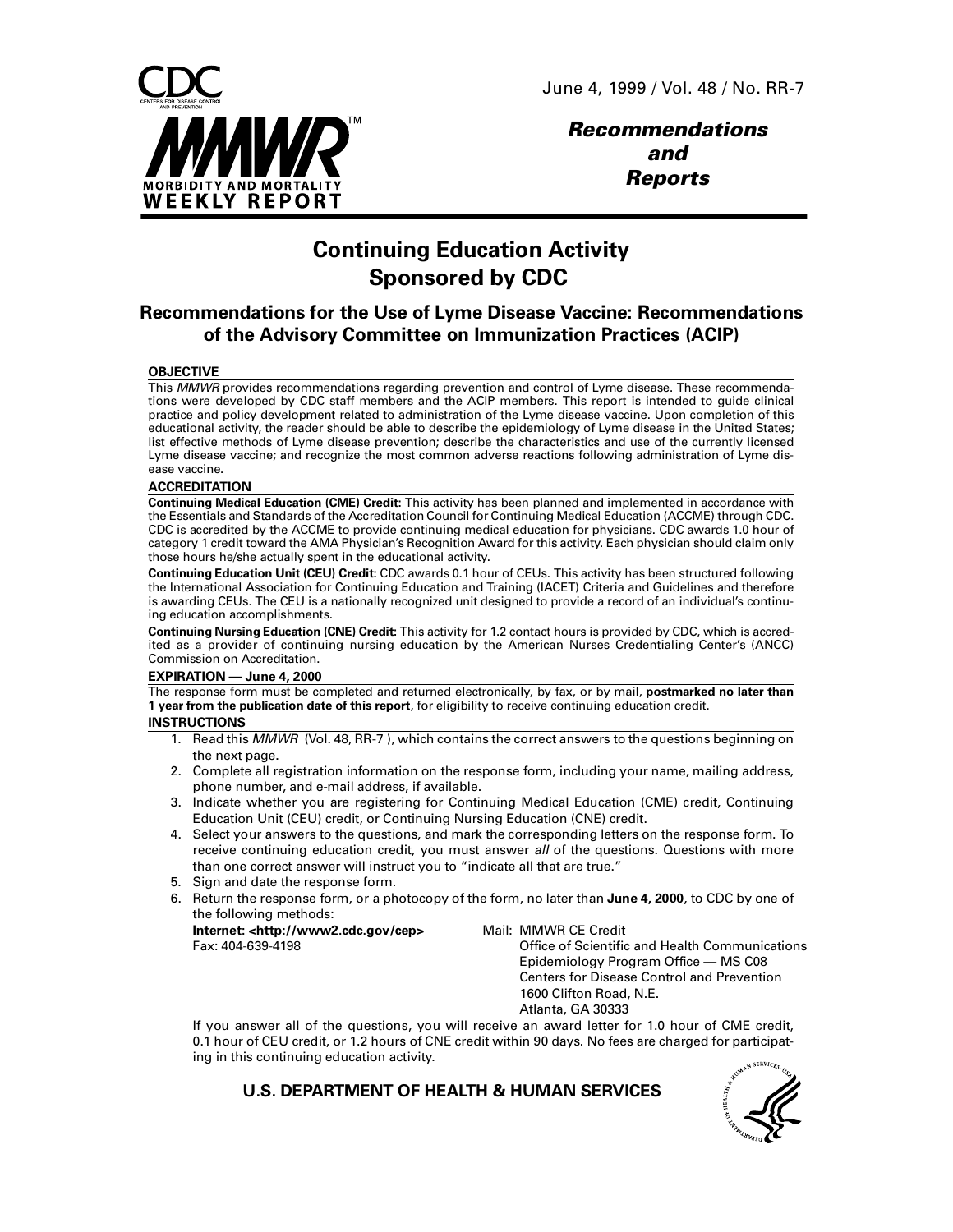**To receive continuing education credit, please answer all of the following questions.**

- **1. Which of the following best describes Borrelia burgdorferi, the causative agent of Lyme disease?**
	- A. Virus.
	- B. Rickettsia.
	- C. Protozoa.
	- D. Spirochete.
	- E. Fungi.
- **2. Which of the following statements is NOT true concerning the epidemiology of Lyme disease in the United States?**
	- A. B. burgdorferi is acquired from an infected tick.
	- B. The majority of cases of Lyme disease are reported from the southeastern United States.
	- C. The risk of acquiring Lyme disease depends on the density and infection prevalence of vector ticks.
	- D. Children aged less than 15 years are among the age groups at highest risk for acquiring Lyme disease.
	- E. Most Lyme disease is thought to be acquired from periresidential exposure to infected ticks.
- **3. Which of the following factors should be considered when assessing whether a person should consider Lyme disease vaccination?**
	- A. The geographic area where the exposure to ticks will occur.
	- B. The frequency or length of exposure to tick habitat.
	- C. The time of year when exposure to tick habitat will occur.
	- D. The age of the person who will be exposed to ticks.
	- E. All the above factors should be considered when assessing a person's need for Lyme disease vaccination.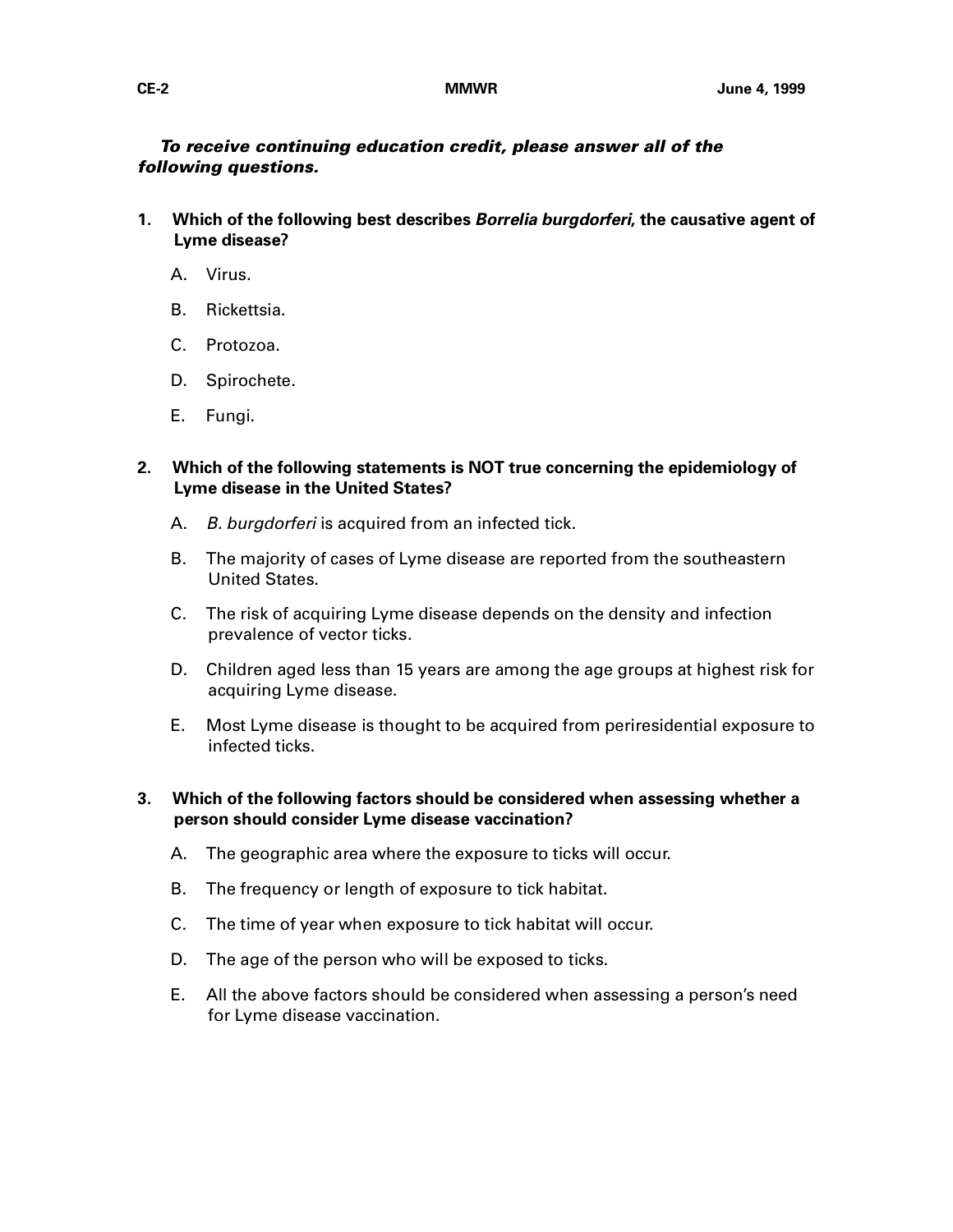- **4. Which of the following best describes the currently licensed Lyme disease vaccine?**
	- A. Live attenuated bacteria.
	- B. Inactivated whole bacteria.
	- C. Recombinant outer-surface protein A.
	- D. Toxoid.
	- E. Plasmid DNA.
- **5. What is the youngest age at which the currently licensed Lyme disease vaccine should be administered?**
	- A. 2 months.
	- B. 6 months.
	- C. 12 months.
	- D. 5 years.
	- E. 15 years.

#### **6. What is the recommended schedule for administering Lyme disease vaccine?**

- A. Two doses separated by 1 month, followed by a third dose 12 months after the first dose.
- B. Three doses, each separated from the preceding dose by at least 6 months.
- C. Two doses separated by at least 6 months.
- D. Two doses separated by 1 month.
- E. One dose.

#### **7. Which of the following are effective methods for preventing Lyme disease?**

- A. Avoidance of tick habitat.
- B. Protective clothing.
- C. Application of insect repellent.
- D. Prompt removal of attached ticks.
- E. All the above are effective methods for the prevention of Lyme disease.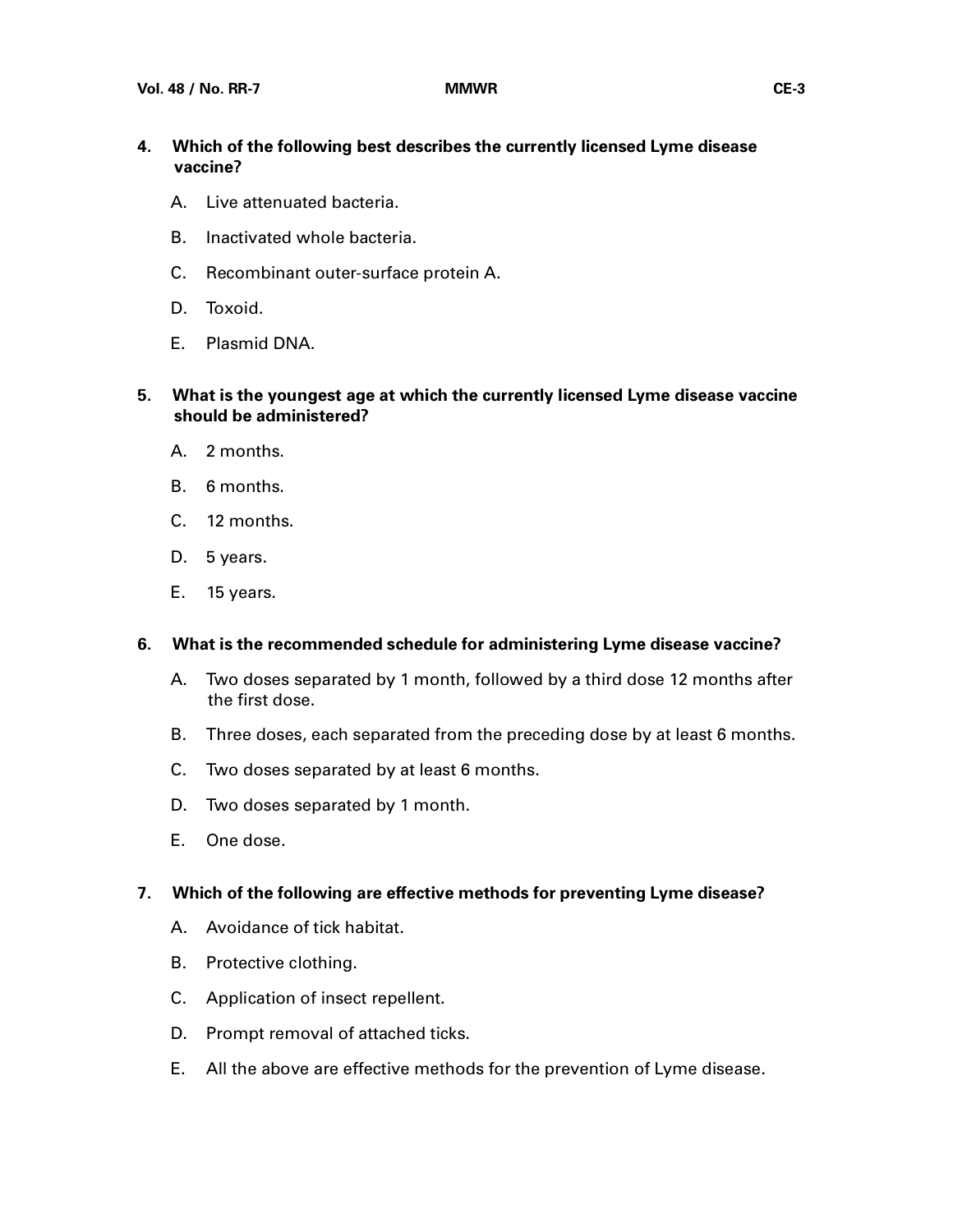#### **8. What is the most common adverse reaction following Lyme disease vaccination?**

- A. An illness resembling a mild case of Lyme disease.
- B. Fever.
- C. Soreness at the injection site.
- D. Joint pain.
- E. Serum sickness.

#### **9. Which of the following statements is true regarding the currently licensed Lyme disease vaccine?**

- A. The vaccine is more than 90% effective in preventing symptomatic Lyme disease after two doses.
- B. The vaccine is not recommended for women who are known to be pregnant.
- C. Booster doses of Lyme disease vaccine are recommended every 5 years after the primary series.
- D. Persons with a previous history of Lyme disease should never be vaccinated.
- E. Lyme disease vaccine is administered by subcutaneous injection.

#### **10. Indicate your work setting.**

- A. State/local health department.
- B. Other public health setting.
- C. Hospital clinic/private practice.
- D. Managed care organization.
- E. Academic institution.
- F. Other.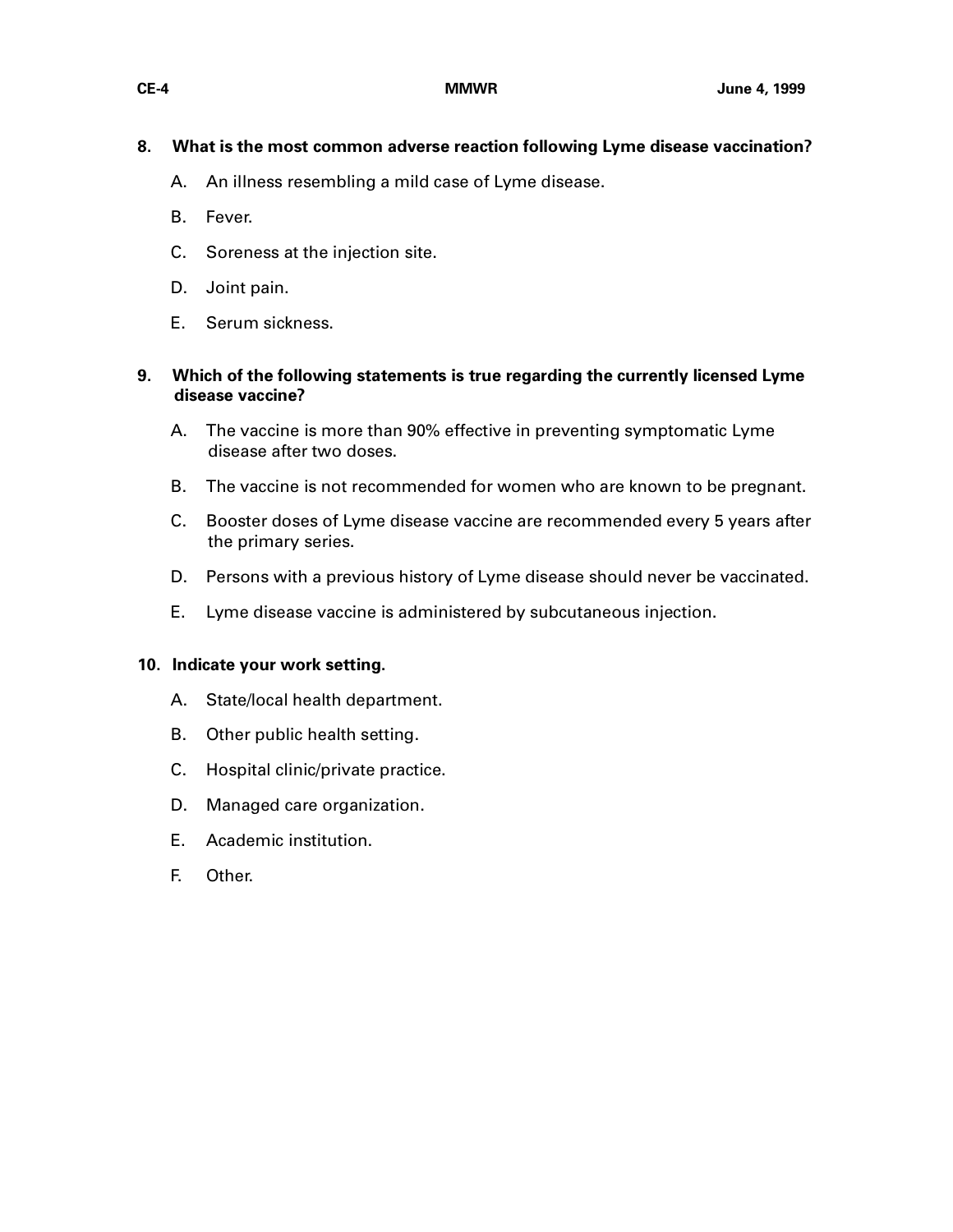#### **11. Which best describes your professional activities?**

- A. Patient care emergency/urgent care department.
- B. Patient care inpatient.
- C. Patient care primary-care clinic.
- D. Laboratory/pharmacy.
- E. Administration.
- F. Public health.
- **12. I plan to use these guidelines as the basis for . . . (Indicate all that apply. )**
	- A. health education materials.
	- B. insurance reimbursement policies.
	- C. local practice guidelines.
	- D. public policy.
	- E. other.
- **13. Each month, approximately how many patients with Lyme disease do you treat or provide counseling for?**
	- A. None.
	- B. 1–5.
	- C. 6–15.
	- D. 16–25.
	- E. 26 or more.

#### **14. How much time did you spend reading this report and completing the exam?**

- A.  $1-1\frac{1}{2}$  hours.
- B. More than  $1\frac{1}{2}$  hours but fewer than 2 hours.
- C. 2 hours or more.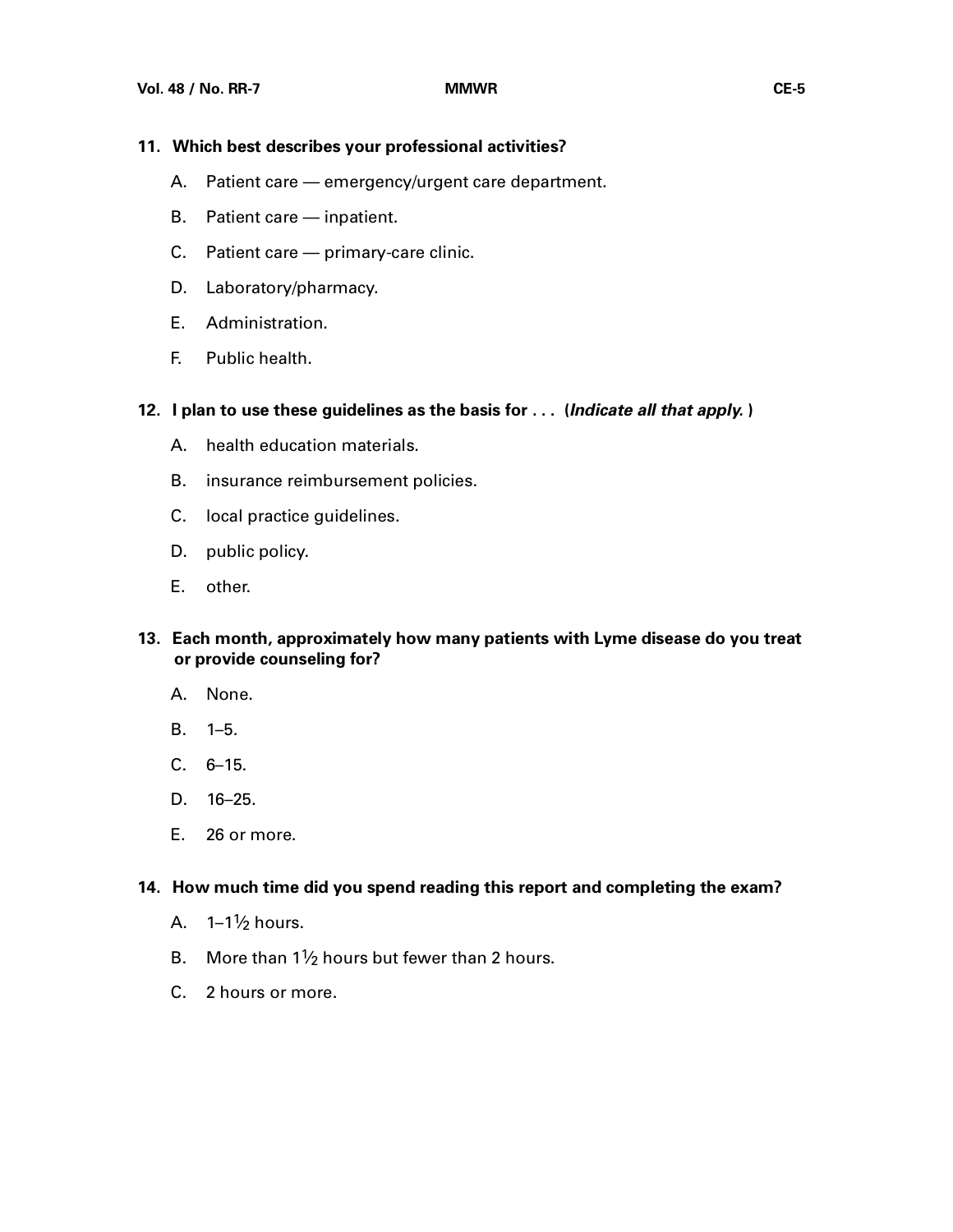#### **15. Overall, this report met the stated objectives.**

- A. Strongly agree.
- B. Agree.
- C. Neither agree nor disagree.
- D. Disagree.
- E. Strongly disagree.

#### **16. The figures are useful.**

- A. Strongly agree.
- B. Agree.
- C. Neither agree nor disagree.
- D. Disagree.
- E. Strongly disagree.

#### **17. Overall, the presentation of the report enhanced my ability to understand the material.**

- A. Strongly agree.
- B. Agree.
- C. Neither agree nor disagree.
- D. Disagree.
- E. Strongly disagree.

#### **18. These recommendations will affect my practice.**

- A. Strongly agree.
- B. Agree.
- C. Neither agree nor disagree.
- D. Disagree.
- E. Strongly disagree.

**Correct answers for questions 1–9** 1. D; 2. B; 3. E; 4. C; 5. E; 6. A; 7. E; 8. C; 9. B.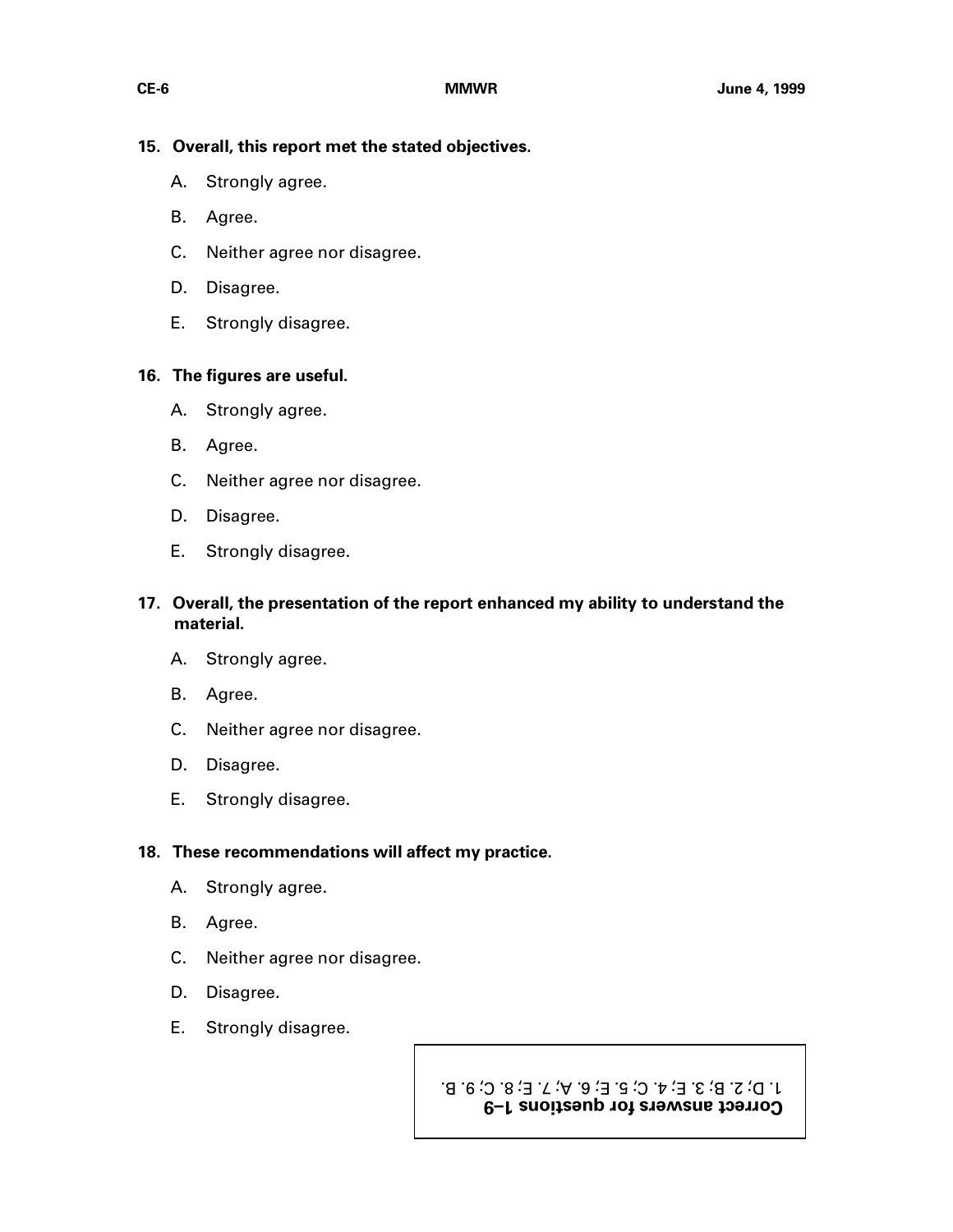MMWR Response Form for Continuing Education Credit June 4, 1999 / Vol. 48 / No. RR-7

#### **Recommendations for the Use of Lyme Disease Vaccine Recommendations of the Advisory Committee on Immunization Practices (ACIP)**

Fill in the appropriate block(s) to indicate your answer(s).

**To receive continuing education credit, you must answer all of the questions.**

| 1.  | $\Box A$  | $[$ $]$ B   | $\left[\right]$ C | [ ] D       | $[$ $]$ E   |           |
|-----|-----------|-------------|-------------------|-------------|-------------|-----------|
| 2.  | $[$ $]$ A | $[$ $]$ $B$ | $[$ $]$ $C$       | [ ] D       | $[$ $]$ $E$ |           |
| 3.  | $[$ $]$ A | $[$ $]$ B   | $[$ $]$ $C$       | [ ] D       | $[$ $]$ $E$ |           |
| 4.  | $[$ $]$ A | $[$ $]$ $B$ | [ ] C             | $[$ $]$ $D$ | $[$ $]$ $E$ |           |
| 5.  | $[ \ ] A$ | $[$ $]$ B   | $[$ $]$ $C$       | $[$ $]$ $D$ | $[ \ ]E$    |           |
| 6.  | $[$ $]$ A | $[$ $]$ B   | $[$ $]$ $C$       | $[$ $]$ D   | $[$ $]$ $E$ |           |
| 7.  | $[$ $]$ A | $[$ $]$ B   | $[$ $]$ $C$       | $[$ $]$ $D$ | $[ \ ]E$    |           |
| 8.  | $[$ $]$ A | $[$ $]$ B   | $[$ $]$ $C$       | $[$ $]$ D   | $[$ $]$ $E$ |           |
| 9.  | $[$ $]$ A | $[$ $]$ $B$ | $[$ $]$ $C$       | $[ \ ]$ D   | $[$ $]$ $E$ |           |
| 10. | $[$ $]$ A | $[$ $]$ B   | $[$ $]$ $C$       | $[ \ ]$ D   | $[$ $]$ $E$ | $[ \ ] F$ |
| 11. | $[$ $]$ A | [ ] B       | $[$ $]$ $C$       | $[ \ ]$ D   | $[$ $]$ $E$ | [ ] F     |
| 12. | $[$ $]$ A | $[$ $]$ B   | $[$ $]$ $C$       | $[$ $]$ $D$ | $[$ $]$ $E$ |           |
| 13. | $[$ $]$ A | $[$ $]$ $B$ | $[$ $]$ $C$       | $[$ $]$ $D$ | $[$ $]$ $E$ |           |
| 14. | $[$ $]$ A | $[$ $]$ B   | [ ] C             |             |             |           |
| 15. | $[$ $]$ A | $[$ $]$ B   | $[$ $]$ $C$       | $[$ $]$ $D$ | $[$ $]$ $E$ |           |
| 16. | $[$ $]$ A | $[$ $]$ B   | $[$ $]$ $C$       | [ ] D       | $[$ $]$ $E$ |           |
| 17. | $[$ $]$ A | $[$ $]$ B   | $[$ $]$ $C$       | $[$ $]$ $D$ | $[$ $]$ $E$ |           |
| 18. | $[$ $]$ A | [ ] B       | [ ] C             | $[$ $]$ $D$ | [ ] E       |           |

| <b>Please Print:</b>    |                          |  |  |
|-------------------------|--------------------------|--|--|
|                         |                          |  |  |
|                         |                          |  |  |
|                         |                          |  |  |
|                         |                          |  |  |
|                         |                          |  |  |
| Check one box below:    | I completed this exam on |  |  |
| 1.0 hour of CME credit  |                          |  |  |
| 0.1 hour of CEU credit  | (Date)                   |  |  |
| 1.2 hours of CNE credit |                          |  |  |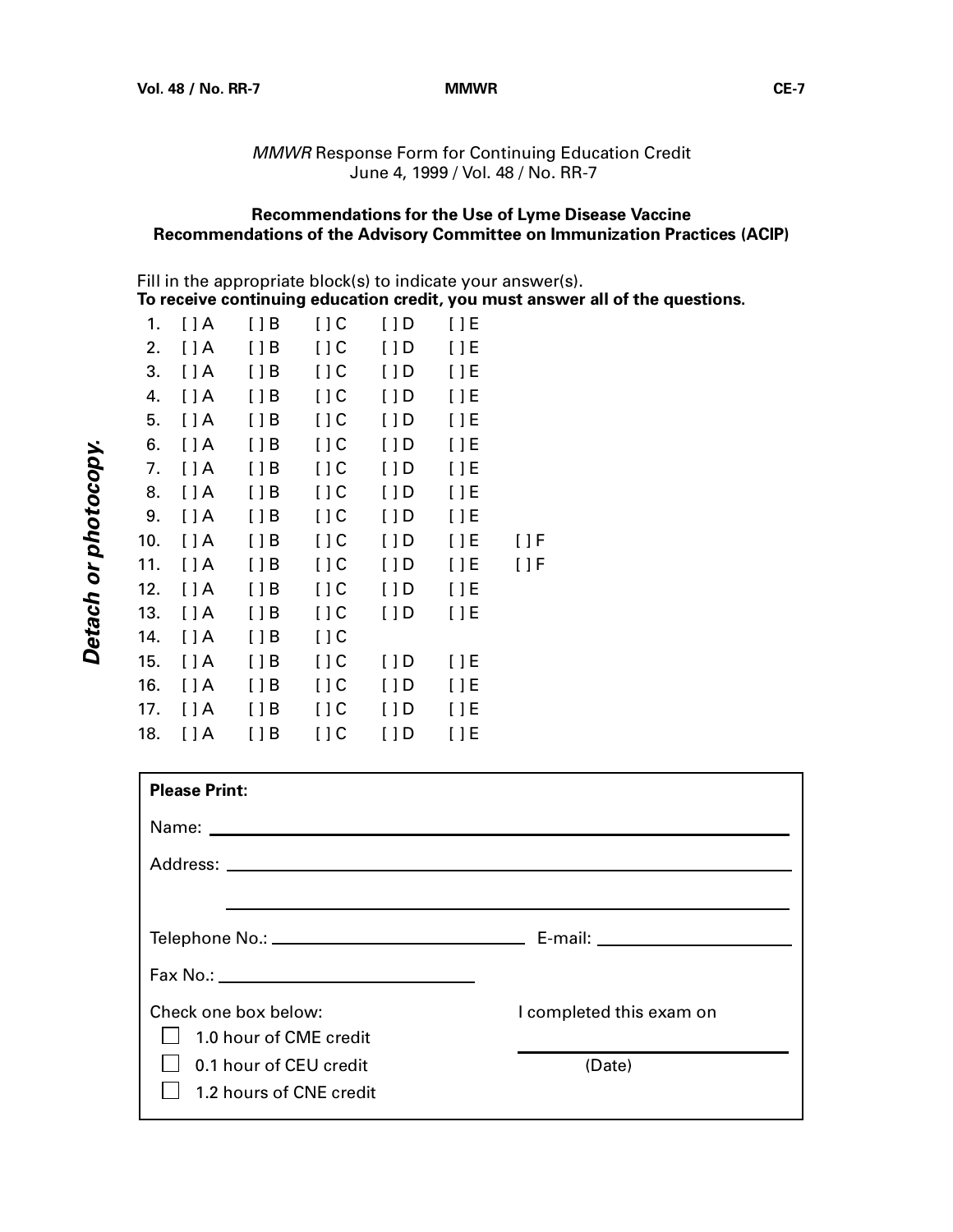<span id="page-23-0"></span>maintenance, occupational, or leisure pursuits that are carried out in tick habitat can be risky activities.

When in highly endemic areas, persons can reduce their risk for Lyme disease and other tickborne illnesses by avoiding tick-infested habitats. If exposure to a tick-infested habitat cannot be avoided, persons should use repellents, wear protective clothing, and regularly check themselves for ticks.

Persons who are unlikely to seek medical care for early manifestations of Lyme disease can be at increased risk for Lyme disease complications. Morbidity from Lyme disease can be substantially reduced by detecting and treating the infection in its early stages, because early and correct treatment usually results in a prompt and uncomplicated cure.

### **RECOMMENDATIONS FOR USE OF LYME DISEASE VACCINE**

Lyme disease vaccine does not protect all recipients against infection with B. burgdorferi and offers no protection against other tickborne diseases. Vaccinated persons should continue to practice personal protective measures against ticks and should seek early diagnosis and treatment of suspected tickborne infections. Because Lyme disease is not transmitted person-to-person, use of the vaccine will not reduce risk among unvaccinated persons. Decisions regarding the use of vaccine should be based on individual assessment of the risk for exposure to infected ticks and on careful consideration of the relative risks and benefits of vaccination compared with other protective measures, including early diagnosis and treatment of Lyme disease. The risk for Lyme disease is focally distributed in the United States (Appendix). Detailed information regarding the distribution of Lyme disease risk within specific areas is best obtained from state and local public health authorities.

The following recommendations are made regarding use of Lyme disease vaccine:

#### • **Persons Who Reside, Work, or Recreate in Areas of High or Moderate Risk**

- Lyme disease vaccination should be considered for persons aged 15–70 years who engage in activities (e.g., recreational, property maintenance, occupational, or leisure) that result in frequent or prolonged exposure to tick-infested habitat.
- Lyme disease vaccination may be considered for persons aged 15–70 years who are exposed to tick-infested habitat but whose exposure is neither frequent nor prolonged. The benefit of vaccination beyond that provided by basic personal protection and early diagnosis and treatment of infection is uncertain.
- Lyme disease vaccination is not recommended for persons who have minimal or no exposure to tick-infested habitat.
- **Persons Who Reside, Work, or Recreate in Areas of Low or No Risk**
	- Lyme disease vaccination is not recommended for persons who reside, work, or recreate in areas of low or no risk.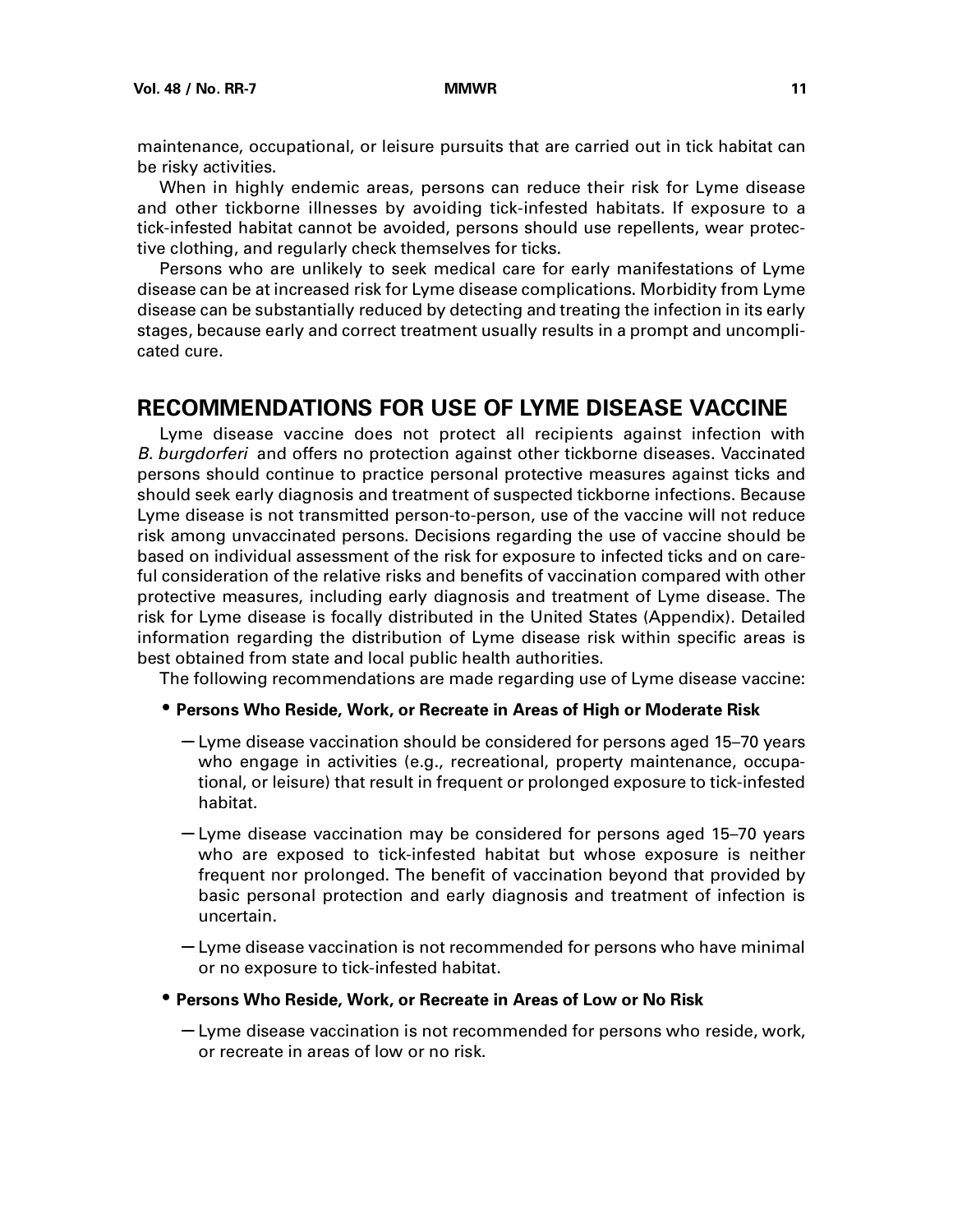#### • **Travelers to Areas of High or Moderate Risk**

– Because of the limited time of exposure, travelers to Lyme disease-endemic areas within the United States are generally expected to be at lower risk for Lyme disease than those who permanently reside in endemic areas. Vaccination should be considered for travelers to areas of high risk if frequent or prolonged exposure to tick habitat is anticipated.

Travelers can obtain some protection from two doses of vaccine but will not achieve optimal protection until the full series of three doses has been administered. All travelers to high- or moderate-risk areas during Lyme disease transmission season should practice personal protection measures as described earlier and seek prompt diagnosis and treatment if signs or symptoms of Lyme disease develop. Lyme disease is endemic in some temperate areas of Europe and Asia; however, considerable heterogeneity of expression exists in the Eurasian strains of B. burgdorferi sensu lato that infect humans, and whether the rOspA vaccine licensed for use in the United States would protect against infection with Eurasian strains is uncertain.

#### • **Children Aged <15 Years**

– Until the safety and immunogenicity of rOspA vaccines in children have been established, this vaccine is not recommended for children aged <15 years. Currently, LYMErix is licensed for use in persons aged 15–70 years only.

#### • P**ersons Aged >70 Years**

– The safety and efficacy of LYMErix have not been established for persons aged >70 years. LYMErix is licensed for use in persons aged 15–70 years only.

#### • **Pregnant Women**

– Because the safety of rOspA vaccines administered during pregnancy has not been established, vaccination of women who are known to be pregnant is not recommended.

No evidence exists that pregnancy increases the risk for Lyme disease or its severity. Acute Lyme disease during pregnancy responds well to antibiotic therapy, and adverse fetal outcomes have not been reported in pregnant women receiving standard courses of treatment. A vaccine pregnancy registry has been established by SmithKline Beecham Pharmaceuticals. In the event that a pregnant women is vaccinated, health-care providers are encouraged to register this vaccination by calling, toll-free, (800) 366-8900, ext. 5231.

#### • **Persons with Immunodeficiency**

– Persons with immunodeficiency were excluded from the Phase III safety and efficacy trial, and no data are available regarding Lyme disease vaccine use in this group.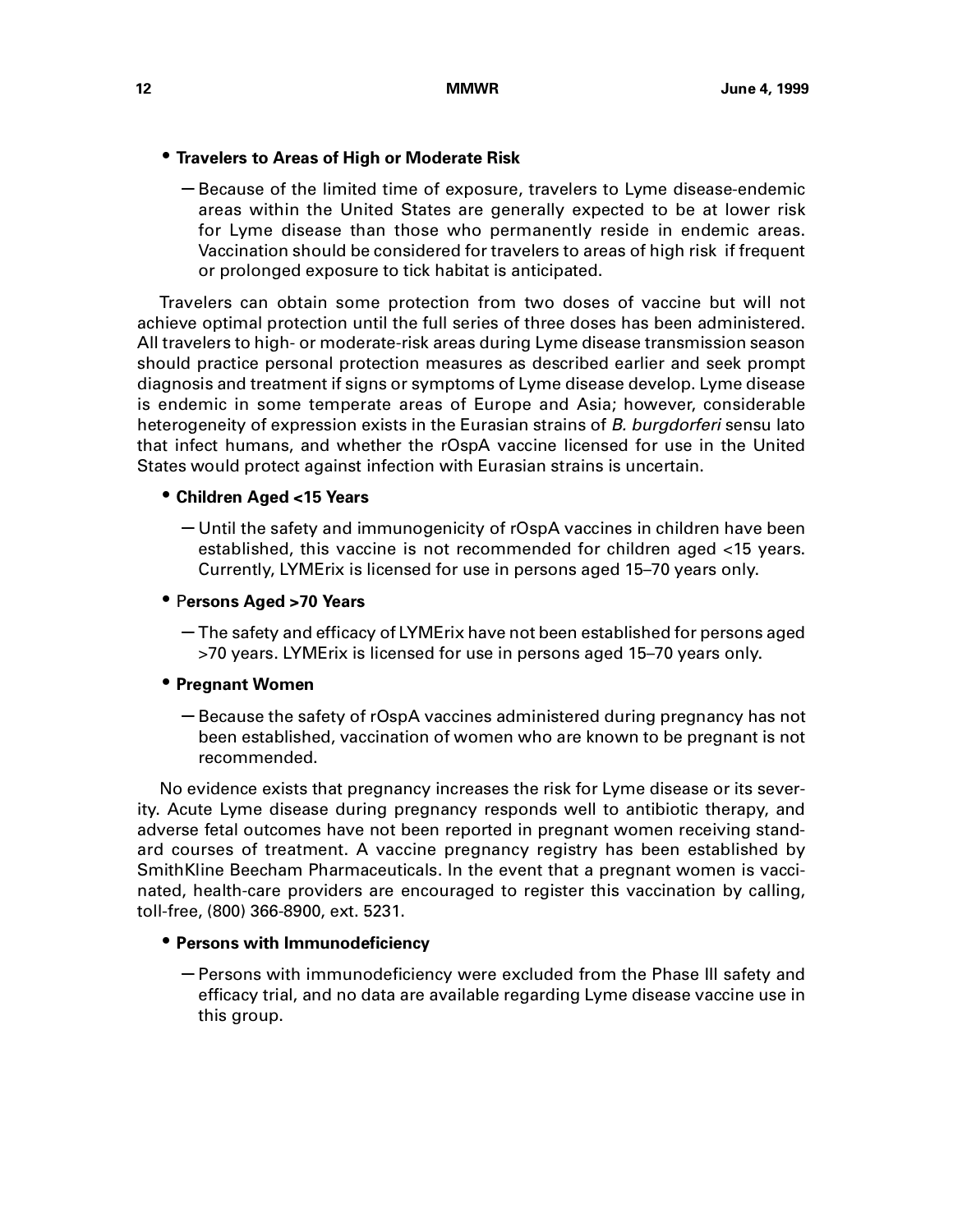#### • **Persons with Musculoskeletal Disease**

– Persons with diseases associated with joint swelling (including rheumatoid arthritis) or diffuse musculoskeletal pain were excluded from the Phase III safety and efficacy trial, and only limited data are available regarding Lyme disease vaccine use in such patients.

#### • **Persons with a Previous History of Lyme Disease**

- Vaccination should be considered for persons with a history of previous uncomplicated Lyme disease who are at continued high risk.
- Persons who have treatment-resistant Lyme arthritis should not be vaccinated because of the association between this condition and immune reactivity to OspA.
- Persons with chronic joint or neurologic illness related to Lyme disease, as well as second- or third-degree atrioventricular block, were excluded from the Phase III safety and efficacy trial, and thus, the safety and efficacy of Lyme disease vaccine in such persons are unknown.

#### • **Vaccine Schedule, Including Spacing and Timing of Administration**

– Three doses of the vaccine should be administered by intramuscular injection. The initial dose should be followed by a second dose 1 month later and a third dose 12 months after the first dose. Vaccine administration should be timed so that the second dose of the vaccine (year 1) and the third dose (year 2) are administered several weeks before the beginning of the B. burgdorferi transmission season, which usually begins in April.

#### • **Boosters**

– Whether protective immunity will last longer than 1 year beyond the month-12 dose is unknown. Data regarding antibody levels during a 20-month period after the first injection of LYMErix indicate that boosters beyond the month-12 booster might be necessary (see Immunogenicity). Additional data are needed before recommendations regarding vaccination with more than three doses of rOspA vaccine can be made.

#### • **Simultaneous Administration with Other Vaccines**

– The safety and efficacy of the simultaneous administration of rOspA vaccine with other vaccines have not been established. If LYMErix must be administered concurrently with other vaccines, each vaccine should be administered in a separate syringe at a separate injection site.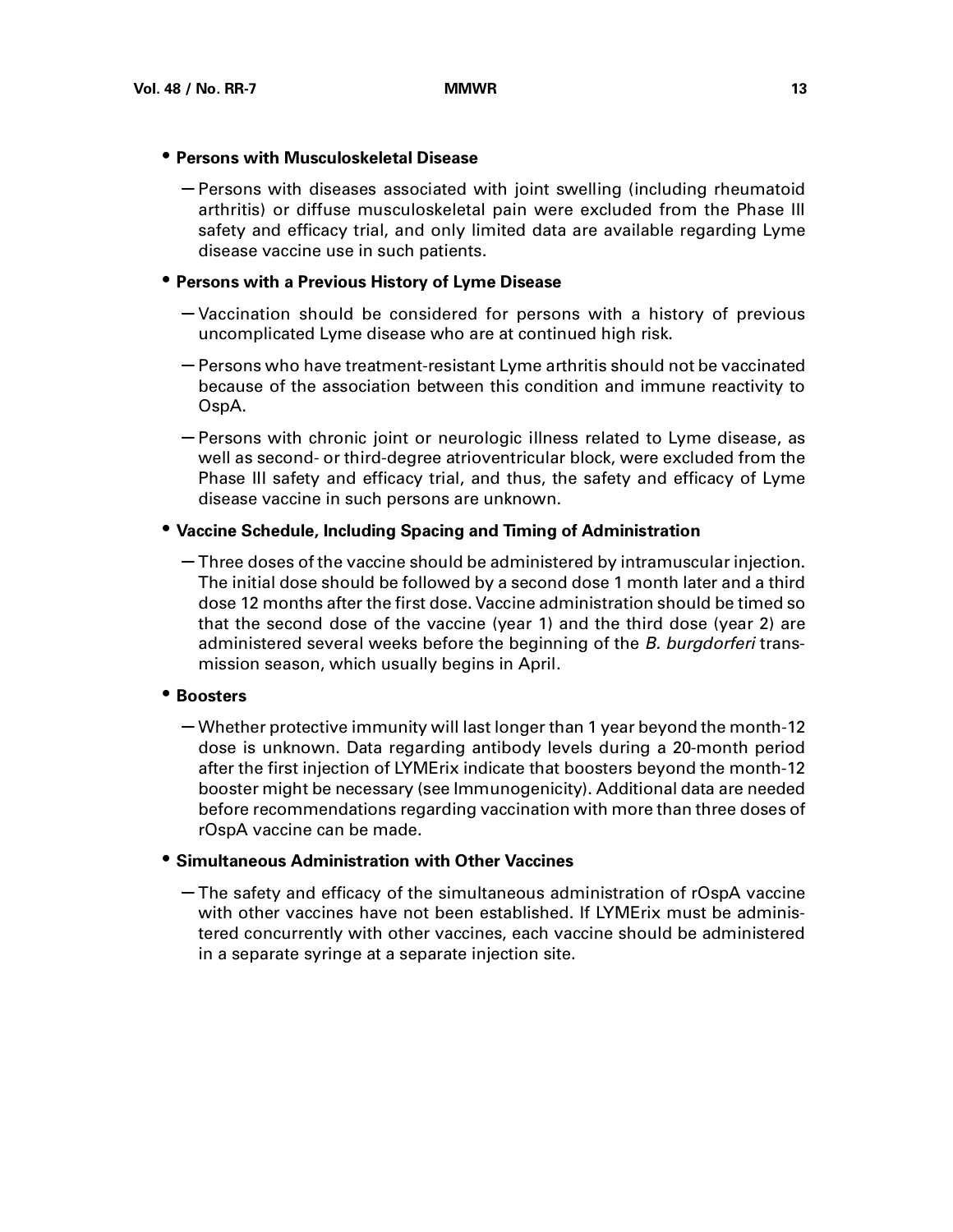## <span id="page-26-0"></span>**FUTURE CONSIDERATIONS**

## **Recommendations for Surveillance, Research, Education, and Program Evaluation Activities**

- Determine safety, immunogenicity, and efficacy of Lyme disease vaccine in children.
- Determine optimal vaccine dosage schedules and timing of administration.
- Determine the need for and spacing of booster doses.
- Determine safety and efficacy of the vaccine in persons aged >70 years.
- Develop additional serodiagnostic tests that discriminate between infection and vaccine-induced antibody production.
- Develop a program of Lyme disease vaccine education for care providers and prospective vaccine clients.
- Develop an information sheet to be distributed to prospective vaccine recipients or to persons at the time of vaccine administration.
- Conduct surveillance for rare or late-developing adverse effects of vaccination.
- Establish postlicensure epidemiologic studies of safety, efficacy, prevention effectiveness, cost-effectiveness, and patterns of use.
- Develop a program to monitor vaccine use at the local, state, and national levels and to measure its public health and economic impact.
- Develop population-based studies to assess the impact of vaccine use on incidence of Lyme disease in communities.
- Continue to develop maps of geographic distribution of Lyme disease with improved accuracy and predictive power.

#### References

- 1. Dennis DT. Epidemiology, ecology, and prevention of Lyme disease. In: Rahn DW, Evans J, eds. Lyme disease. Philadelphia, PA: American College of Physicians, 1998;7–34.
- 2. CDC. Lyme disease—United States, 1996. MMWR 1997;46:531–5.
- 3. Steere AC, Sikand VK, Meurice F, et al. Vaccination against Lyme disease with recombinant Borrelia burgdorferi outer-surface lipoprotein A with adjuvant. N Engl J Med 1998;339:209–15.
- 4. Sigal LH, Zahradnik JM, Levin P, et al. Vaccine consisting of recombinant Borrelia burgdorferi outer-surface protein A to prevent Lyme disease. N Engl J Med 1998;339:216–22.
- 5. Steere AC. Lyme disease. N Engl J Med 1989;321:586–96.
- 6. Nadelman RB, Wormser GP. Lyme borreliosis. Lancet 1998;352:557–65.
- 7. Rahn DW. Natural history of Lyme disease. In: Rahn DW, Evans J, eds. Lyme disease. Philadelphia, PA: American College of Physicians, 1998;35–48.
- 8. Steere AC, Levin RE, Molloy PJ, et al. Treatment of Lyme arthritis. Arthritis Rheum 1994;37: 878–88.
- 9. Logigian EL, Kaplan RF, Steere AC. Chronic neurologic manifestations of Lyme disease. N Engl J Med 1990;323:1438–44.
- 10. Shadick NA, Phillips CB, Logigian EL, et al. Long-term clinical outcomes of Lyme disease. Ann Intern Med 1994;121:560–7.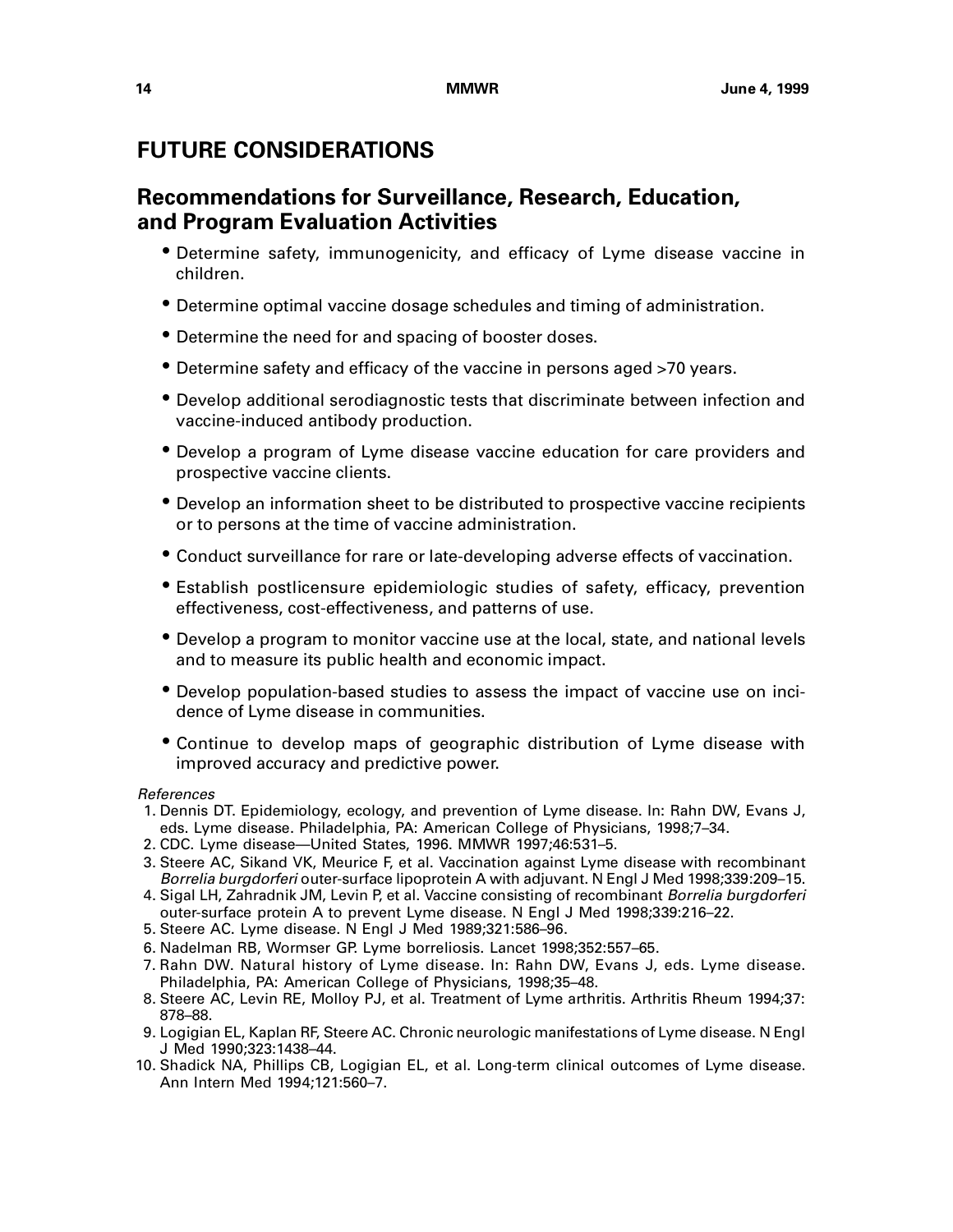- 11. Bujak DI, Weinstein A, Dornbush RL. Clinical and neurocognitive features of the post Lyme syndrome. J Rheumatol 1996;23:1392–7.
- 12. Gaudino EA, Coyle PK, Krupp LB. Post-Lyme syndrome and chronic fatigue syndrome. Neuropsychiatric similarities and differences. Arch Neurol 1997;54:1372–6.
- 13. Tugwell P, Dennis DT, Weinstein A, et al. Clinical guideline, part 2: laboratory evaluation in the diagnosis of Lyme disease. Ann Intern Med 1997;127:1109–23.
- 14. CDC. Recommendations for test performance and interpretation from the Second National Conference on Serologic Diagnosis of Lyme Disease. MMWR 1995;44:590–1.
- 15. Dressler F, Whalen JA, Reinhart BN, Steere AC. Western blotting in the serodiagnosis of Lyme disease. J Infect Dis 1993;167:392–400.
- 16. Johnson BJB, Robbins KE, Bailey RE, et al. Serodiagnosis of Lyme disease: accuracy of a two-step approach using a flagella-based ELISA and immunoblotting. J Infect Dis 1996; 174:346–53.
- 17. Nowakowski J, Schwartz I, Nadelman RB, Liveris D, Aguero-Rosenfeld M, Wormser GP. Culture-confirmed infection and reinfection with Borrelia burgdorferi. Ann Intern Med 1997; 127:130–2.
- 18. Berger BW, Johnson RC, Kodner C, Coleman L. Cultivation of Borrelia burgdorferi from erythema migrans lesions and perilesional skin. J Clin Microbiol 1992;30:359–61.
- 19. Brettschneider S, Bruckbauser H, Klugbauer N, Hofmann H. Diagnostic value of PCR for detection of Borrelia burgdorferi in skin biopsy and urine samples from patients with skin borreliosis. J Clin Microbiol 1998;36:2658–65.
- 20. Nocton JJ, Dressler F, Rutledge BJ, Rys PN, Persing DH, Steere AC. Detection of Borrelia burgdorferi DNA by polymerase chain reaction in synovial fluid from patients with Lyme arthritis. N Engl J Med 1994;330:229–34.
- 21. Dotevall L, Hagberg L. Successful oral doxycycline treatment of Lyme disease—associated facial palsy and meningitis. Clin Infect Dis 1999;28:569–74.
- 22. Kalish RA, Leong JM, Steere AC. Association of treatment-resistant chronic Lyme arthritis with HLA-DR4 and antibody reactivity to OspA and OspB of *Borrelia burgdorferi*. Infect Immun 1993;61:2774–9.
- 23. Sigal LH. Persisting complaints attributed to chronic Lyme disease: possible mechanisms and implications for management. Am J Med 1994;96:365–74.
- 24. Mathiesen DA, Oliver JH, Kolbert CP, et al. Genetic heterogeneity of Borrelia burgdorferi in the United States. J Infect Dis 1997;175:98–107.
- 25. Fikrig E, Telford SR, Wallich R, et al. Vaccination against Lyme disease caused by diverse Borrelia burgdorferi. J Exp Med 1995;181:215–21.
- 26. Baronton G, Postic D, Saint Girons I, et al. Delineation of Borrelia burgdorferi sensu stricto, Borrelia garinii sp. nov., and group VS461 associated with Lyme borreliosis. Int J Syst Bacteriol 1992;42:378–83.
- 27. Lovrich SD, Callister SM, Lim LCL, DuChateau BK, Sehell RF. Seroprotective groups of Lyme borreliosis spirochetes from North America and Europe. J Infect Dis 1994;170:115–21.
- 28. Piesman J. Dynamics of Borrelia burgdorferi transmission by nymphal Ixodes dammini ticks. J Infect Dis 1993;167:1082–5.
- 29. Schlesinger PA, Duray PH, Burke BA, Steere AC, Stillman MT. Maternal-fetal transmission of the Lyme disease spirochete, Borrelia burgdorferi. Ann Intern Med 1985;103:67–8.
- 30. Weber K, Bratzke H-J, Neubert U, Wilske B, Duray PH. Borrelia burgdorferi in a newborn despite oral penicillin for Lyme borreliosis during pregnancy. Pediatr Infect Dis J 1988;7:286–9.
- 31. Strobino BA, Williams CL, Abid S, Chalson R, Spierling P. Lyme disease and pregnancy outcome: a prospective study of two thousand prenatal patients. Am J Obstet Gynecol 1993;169:367–74.
- 32. Williams CL, Strobino B, Weinstein A, Spierling P, Medici F. Maternal Lyme disease and congenital malformations: a cord blood serosurvey in endemic and control areas. Paediatr Perinat Epidemiol 1995;9:320–30.
- 33. Gerber MA, Shapiro ED, Krause PJ, Cable RG, Badon SJ, Ryan RW. The risk of acquiring Lyme disease or babesiosis from a blood transfusion. J Infect Dis 1994;170:231–4.
- 34. Spielman A, Wilson ML, Levine JF, Piesman J. Ecology of Ixodes dammini-borne human babesiosis and Lyme disease. Annu Rev Entomol 1985;30:439–60.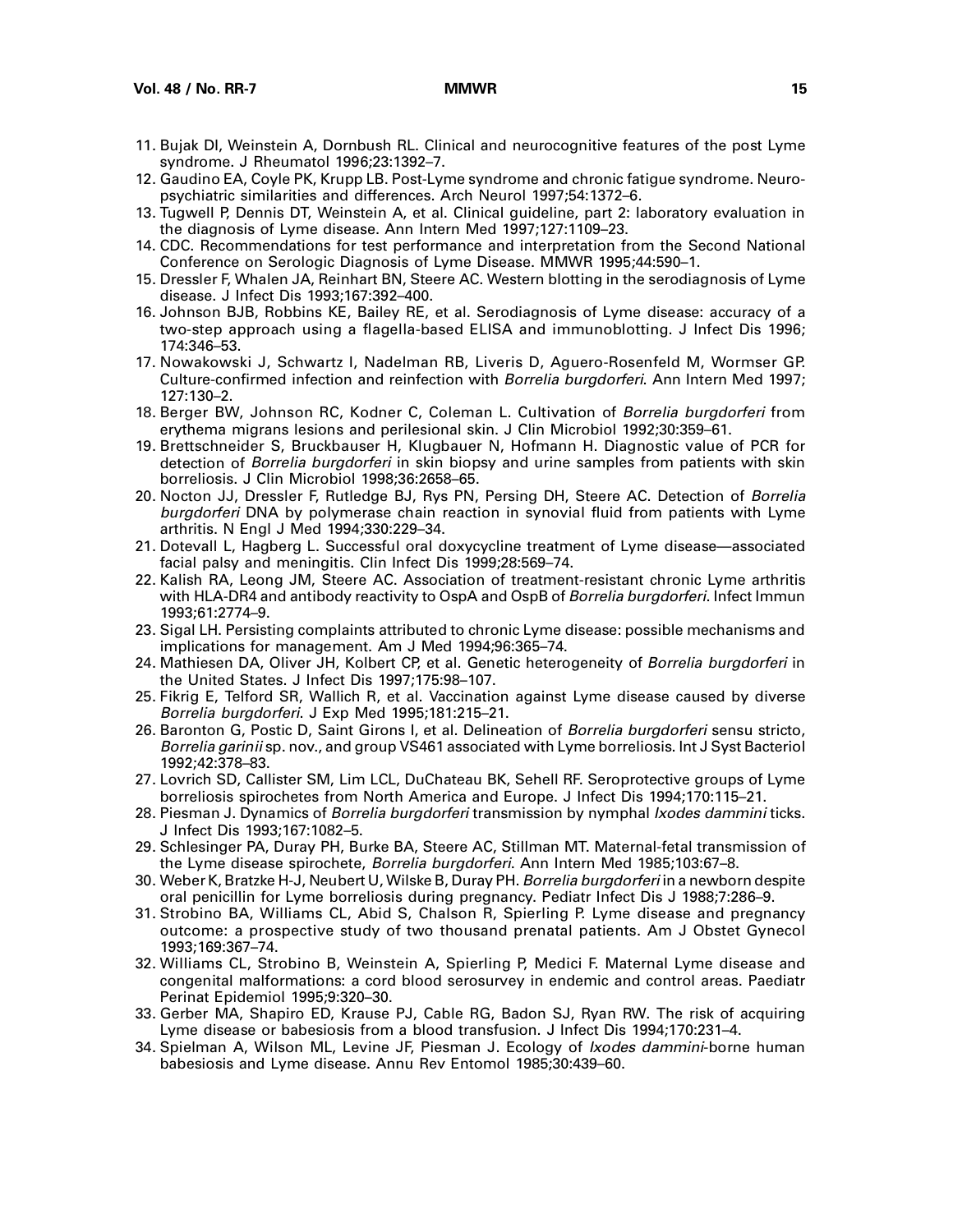- 35. Lane RS, Piesman J, Burgdorfer W. Lyme borreliosis: relation of its causative agent to its vectors and hosts in North America and Europe. Annu Rev Entomol 1991;36:587–609.
- 36. Dennis DT, Nekomoto TS, Victor JC, Parel WS, Piesman J. Reported distribution of Ixodes scapularis and Ixodes pacificus (Acari: Ixodidae) in the United States. J Med Entomol 1998; 35:629–38.
- 37. Des Vignes F, Fish D. Transmission of the agent of human granulocytic ehrlichiosis by hostseeking *Ixodus scapularis* (Acari: Ixodidae) in southern New York state. J Med Entomol 1997; 34:379–82.
- 38. Maupin GO, Fish D, Zultowsky J, Campos EG, Piesman J. Landscape ecology of Lyme disease in a residential area of Westchester County, New York. Am J Epidemiol 1991;133:1105–13.
- 39. Stafford KC III, Magnarelli LA. Spatial and temporal patterns of Ixodes scapularis (Acari: Ixodidae) in southeastern Connecticut. J Med Entomol 1993;30:762–71.
- 40. Nelson JA, Bouseman JK, Kitron U, et al. Isolation and characterization of Borrelia burgdorferi from Illinois Ixodes dammini. J Clin Microbiol 1991;29:1732–4.
- 41. Clover JR, Lane RS. Evidence implicating nymphal *Ixodes pacificus* (Acari: Ixodidae) in the epidemiology of Lyme disease in California. Am J Trop Med Hyg 1995;53:237–40.
- 42. Wilson ML. Distribution and abundance of *Ixodes scapularis* (Acari: Ixodidae) in North America: ecological processes and spatial analysis. J Med Entomol 1998;35:446–57.
- 43. Wilson MI, Adler GH, Spielman A. Correlation between abundance of deer and that of the deer tick, Ixodes dammini (Acari: Ixodidae). Annuals of the Entomological Society of America 1985;7:172–6.
- 44. O'Connell S, Granström M, Gray JS, Stanek G. Epidemiology of European Lyme borreliosis. Zentralbl Bakteriol 1998;287:229–40.
- 45. CDC. Case definitions for infectious conditions under public health surveillance. MMWR 1997; 46(No. RR-10):12–21.
- 46. Coyle BS, Strickland GT, Liang YY, Peña C, McCarter R, Israel E. Public health impact of Lyme disease in Maryland. J Infect Dis 1996;173:1260–2.
- 47. Meek JI, Roberts CL, Smith EV Jr, Cartter ML. Underreporting of Lyme disease by Connecticut physicians, 1992. Journal of Public Health Management Practice 1996;2:61–5.
- 48. Steere AC, Taylor E, McHugh GL, Logigian EL. Overdiagnosis of Lyme disease. JAMA 1993; 269:1812–6.
- 49. Campbell GL, Paul WS, Schriefer ME, Craven RB, Robbins KE, Dennis DT. Epidemiologic and diagnostic studies of patients with suspected early Lyme disease, Missouri, 1990–1993. J Infect Dis 1995;172:470–80.
- 50. Kirkland KB, Klimko TB, Meriwether RA, et al. Erythema migrans-like rash illness at a camp in North Carolina. Arch Intern Med 1997;157:2635–41.
- 51. Barbour AG. Does Lyme disease occur in the South? A survey of emerging tick-borne infections in the region. Am J Med Sci 1996;311:34–40.
- 52. Falco RC, Fish D. Ticks parasitizing humans in a Lyme disease endemic area of southern New York State. Am J Epidemiol 1988;128:1146–52.
- 53. Orloski KA, Campbell GL, Genese CA, et al. Emergence of Lyme disease in Hunterdon County, New Jersey, 1993: a case-control study of risk factors and evaluation of reporting patterns. Am J Epidemiol 1998;147:391–7.
- 54. Cromley EK, Cartter ML, Mrozinski RD, Starr-Hope E. Residential setting as a risk factor for Lyme disease in a hyperendemic region. Am J Epidemiol 1998;147:472-7.
- 55. Lane RS, Manweiler SA, Stubbs HA, Lennette ET, Madigan JE, Lavoie PE. Risk factors for Lyme disease in a small rural community in northern California. Am J Epidemiol 1992;136: 1358–68.
- 56. Kitron U, Kazmierczak JJ. Spatial analysis of the distribution of Lyme disease in Wisconsin. Am J Epidemiol 1997;145:558–66.
- 57. Schwartz BS, Goldstein MD, Childs JE. Antibodies to *Borrelia burgdorferi* and tick salivary gland proteins in New Jersey outdoor workers. Am J Public Health 1993;83:1746–8.
- 58. Smith PF, Benach JL, White DJ, Stroup DF, Morse DL. Occupational risk of Lyme disease in endemic areas of New York State. Ann N Y Acad Sci 1988;539:289–301.
- 59. Brown M, Hebert AA. Insect repellents: an overview. J Am Acad Dermatol 1997;36:243–9.
- 60. Piesman J, Mather TN, Sinsky RJ, Spielman A. Duration of tick attachment and Borrelia burgdorferi transmission. J Clin Microbiol 1987;25:557–8.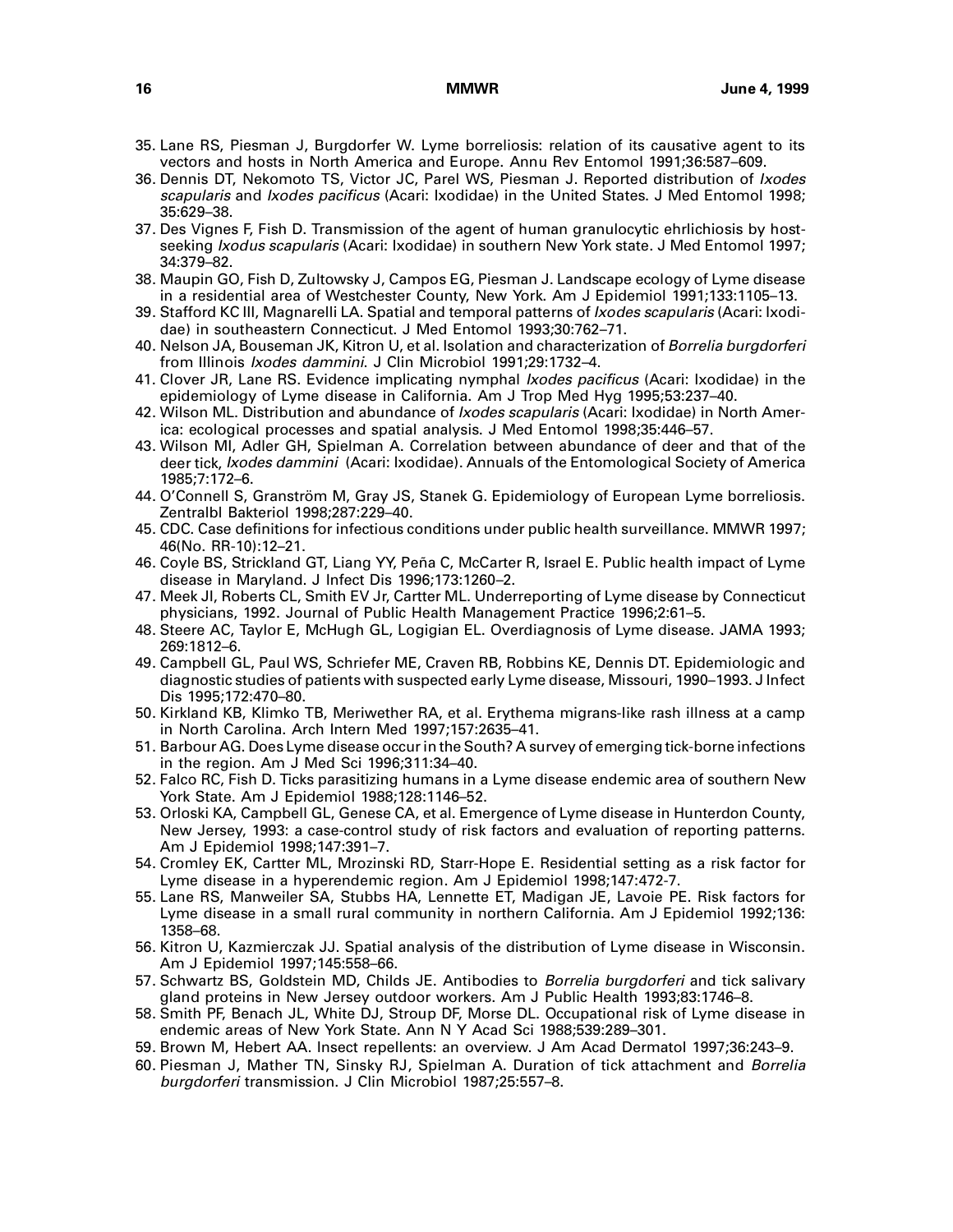- 61. Schulze TL, Jordan RA, Hung RW. Suppression of subadult Ixodes scapularis (Acari: Ixodidae) after removal of leaf litter. J Med Entomol 1995;32:730–3.
- 62. Curran KL, Fish D, Piesman J. Reduction of nymphal *Ixodes dammini* (Acari: Ixodidae) in a residential suburban landscape by area application of insecticides. J Med Entomol 1993;30: 107–13.
- 63. Schulze TL, Jordan RA, Vasvary LM, et al. Suppression of Ixodes scapularis (Acari: Ixodidae) nymphs in a large residential community. J Med Entomol 1994;31:206–11.
- 64. Hayes EB, Maupin GO, Mount GA, Piesman J. Assessing the effectiveness of local Lyme disease control. Journal of Public Health Management and Practice 1999;5:86–94.
- 65. Magid D, Schwartz B, Craft J, Schwartz JS. Prevention of Lyme disease after tick bites: a cost-effectiveness analysis. N Engl J Med 1992;327:534–41.
- 66. Dennis DT, Meltzer MI. Antibiotic prophylaxis after tick bites. Lancet 1997;350:1191–2.
- 67. Schwan TG, Piesman J, Golde WT, Dolan MC, Rosa PA. Induction of an outer surface protein on Borrelia burgdorferi during tick feeding. Proc Natl Acad Sci U S A 1995;92:2909–13.
- 68. de Silva AM, Telford SR, Brunet LR, Barthold SW, Fikrig E. Borrelia burgdorferi OspA is an arthropod-specific transmission-blocking Lyme disease vaccine. J Exp Med 1996;183:271–5.
- 69. de Silva AM, Zeidner NS, Zhang Y, Dolan MC, Piesman J, Fikrig E. Influence of outer surface protein A antibody on *Borrelia burgdorferi* within feeding ticks. Infect Immun 1999:67:30-5.
- 70. LYMErix,<sup>™</sup> Lyme disease vaccine [U.S. prescribing information]. Philadelphia, PA: SmithKline Beecham, 1998. Available at <http://www.sb.com/products/index.html>. Accessed April 1999.
- 71. Schoen RT, Meurice F, Brunet CM, et al. Safety and immunogenicity of an outer surface protein A vaccine in subjects with previous Lyme disease. J Infect Dis 1995;172:1324–9.
- 72. Akin E, McHugh GL, Flavell RA, Fikrig E, Steere AC. Immunoglobulin (IgG) antibody response to OspA and OspB correlates with severe and prolonged Lyme arthritis and the IgG response to P35 correlates with mild and brief arthritis. Infect Immun 1999;67:173–81.
- 73. Gross DM, Forsthuber T, Tary-Lehmann M, et al. Identification of LFA-1 as a candidate autoantigen in treatment-resistant Lyme arthritis. Science 1998;281:703–6.
- 74. Zhang Y-Q, Mathiesen D, Kolbert CP, et al. Borrelia burgdorferi enzyme-linked immunosorbent assay for discrimination of OspA vaccination from spirochete infection. J Clin Microbiol 1997; 35:233–8.
- 75. Maes E, Lecomte P, Ray N. Cost-of-illness study of Lyme disease in the United States. Clin Ther 1998;20:993–1008.
- 76. Meltzer MI, Dennis DT, Orloski KA. 1999 Cost-effectiveness of a vaccine against Lyme disease in humans. Emerging Infect Dis 1999;5:1–8.
- 77. Hanrahan JP, Benach JL, Coleman JL, et al. Incidence and cumulative frequency of Lyme disease in a community. J Infect Dis 1984;150:489–96.
- 78. Steere AC, Taylor E, Wilson ML, Levine JF, Spielman A. Longitudinal assessment of the clinical and epidemiologic features of Lyme disease in a defined population. J Infect Dis 1986;154: 295–300.
- 79. Lastavica CC, Wilson M, Berardi VP, Spielman A, Deblinger RD. Rapid emergence of a focal epidemic of Lyme disease in coastal Massachusetts. N Engl J Med 1989;320:133–7.
- 80. Alpert B, Esin J, Sivak SL, Wormser GP. Incidence and prevalence of Lyme disease in a suburban Westchester County community. New York State Journal of Medicine 1992;92:5–8.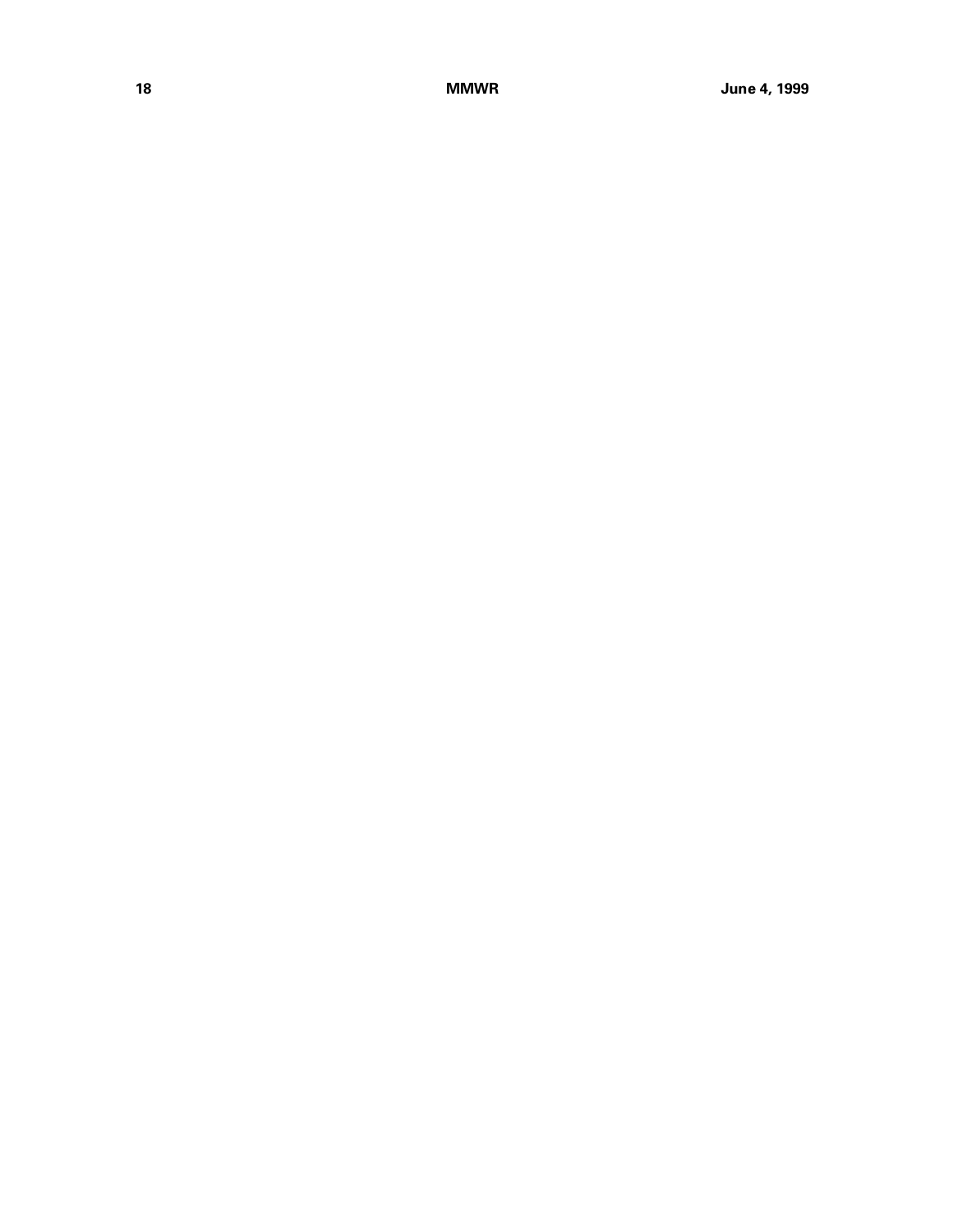# **Appendix Methods Used for Creating a National Lyme Disease Risk Map**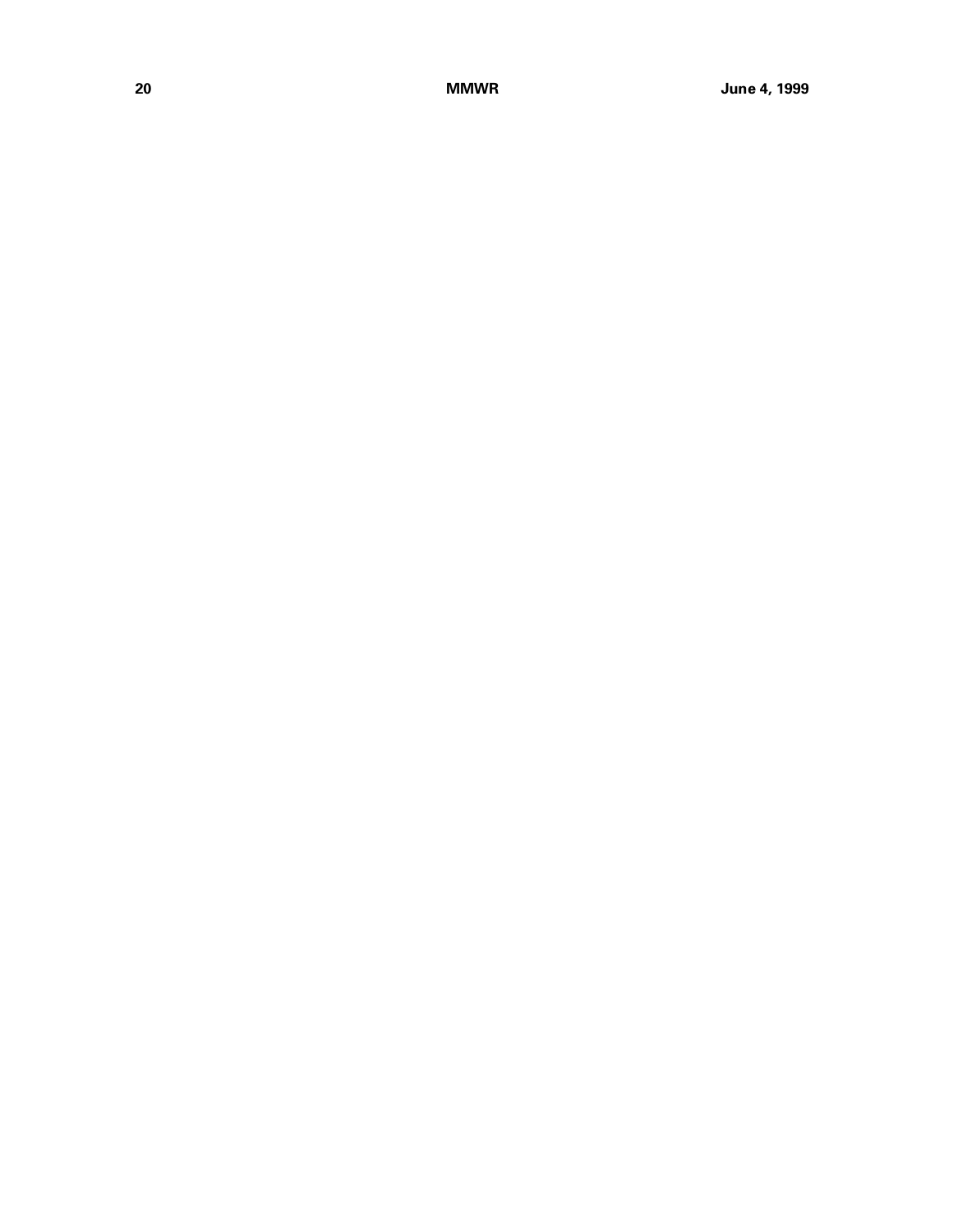## **Appendix**

## **Methods Used for Creating a National Lyme Disease Risk Map\***

<span id="page-33-0"></span>**National Lyme disease risk map with four categories of risk**



Note: This map demonstrates an approximate distribution of predicted Lyme disease risk in the United States. The true relative risk in any given county compared with other counties might differ from that shown here and might change from year to year. Risk categories are defined in the accompanying text. Information on risk distribution within states and counties is best obtained from state and local public health authorities.

## **INTRODUCTION**

Lyme disease risk is measurable as a function of two epidemiologic parameters entomologic risk and human exposure. Entomologic risk for Lyme disease is defined as the density per unit area of host-seeking nymphal ticks infected with Borrelia burgdorferi (1 ). Field studies needed for determination of entomologic risk require trained entomologists, and such studies are limited to a narrow seasonal window within the life-cycle of vector ticks. Limited resources preclude the direct measurement of entomologic risk over large geographic areas; therefore, indirect measures were used to estimate risk to develop this national Lyme disease risk map. First, data on vector distribution, abundance, B. burgdorferi infection prevalence, and human

<sup>\*</sup>Source: Durland Fish, Ph.D. and Carrie A. Howard, M.A. Department of Epidemiology and Public Health, Yale University School of Medicine, New Haven, Connecticut.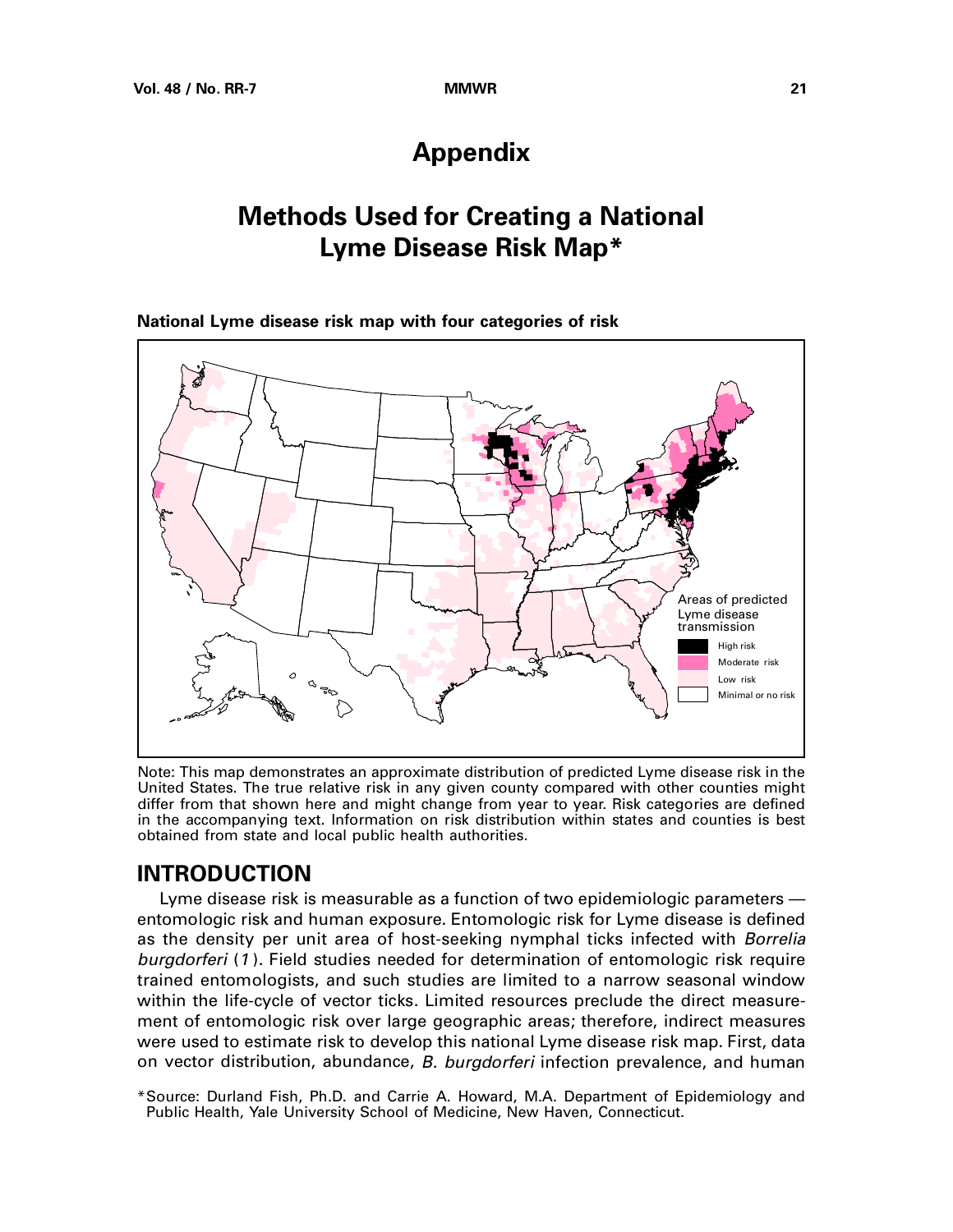exposure were compiled on a county-unit scale for the United States. Then geographic information systems (GIS) technology was used to combine these data and categorize each of the 3,140 counties into four risk classes.

## **ENTOMOLOGIC RISK**

## **Vector Distribution**

Vector data were obtained from a national distribution map of *Ixodes scapularis* and *I. pacificus*, which was previously published by CDC  $(2)$ . These data delineate three classes of tick distribution based on all published and unpublished county collection records available to CDC before 1998. The three classes are as follows:

- established populations (≥6 ticks reported or more than one life stage);
- reported occurrence (<6 ticks reported and only one life stage); and
- absence of ticks or missing data.

Although these data are currently the best source of vector distribution available, many gaps exist because of uneven sampling efforts among the counties. Therefore, a neighborhood analysis GIS procedure was used to modify the original tick distribution to smooth absent data and minimize the impact of reporting gaps. In this process, the original tick coverage map was rasterized to 1 km, and each cell was given a numeric value corresponding to the county tick class  $(0 =$  absent; 1 = reported; and 2 = established). A neighborhood analysis was performed using ERDAS IMAGINE\* image-processing software. This function employed a moving filter (25 by 25 km), which summed the values of the area surrounding each 1-km pixel and created a new focally smoothed image. An outline of counties was overlaid to define boundaries on the smoothed map, and new values were summed from the total pixel values for each county. The three original vector classes were maintained with the new classification. The revised map employed a threshold reclassification based on mean summary statistics generated from the neighborhood analysis. This procedure resulted in a weighted value for each county that was determined by the classes of surrounding counties, thus smoothing the map to minimize rough edges and isolated holes in the data. The modified vector distribution increased the number of counties containing I. scapularis and I. pacificus from 1,058 counties (34% of total counties) in the original data set to 1,404 (45% of total) in the modified version. This modification resulted in greater continuity among adjacent counties, as well as a less-conservative description of vector distribution.

## **Infection Prevalence in Vectors**

The prevalence of infection with B. burgdorferi is low throughout the distribution of *I. pacificus* (3) with the exception of one California county (4). Within the entire southern distribution of *I. scapularis*, prevalence of infection with *B. burgdorferi* is low compared with the Northeast and upper Midwest (3 ). One possible reason for these

<sup>\*</sup>ERDAS IMAGINE map production computer software, a product of ERDAS, Inc., 2801 Buford Highway, Atlanta, GA 30329-2137, (404) 248-9000, <http://www.erdas.com>.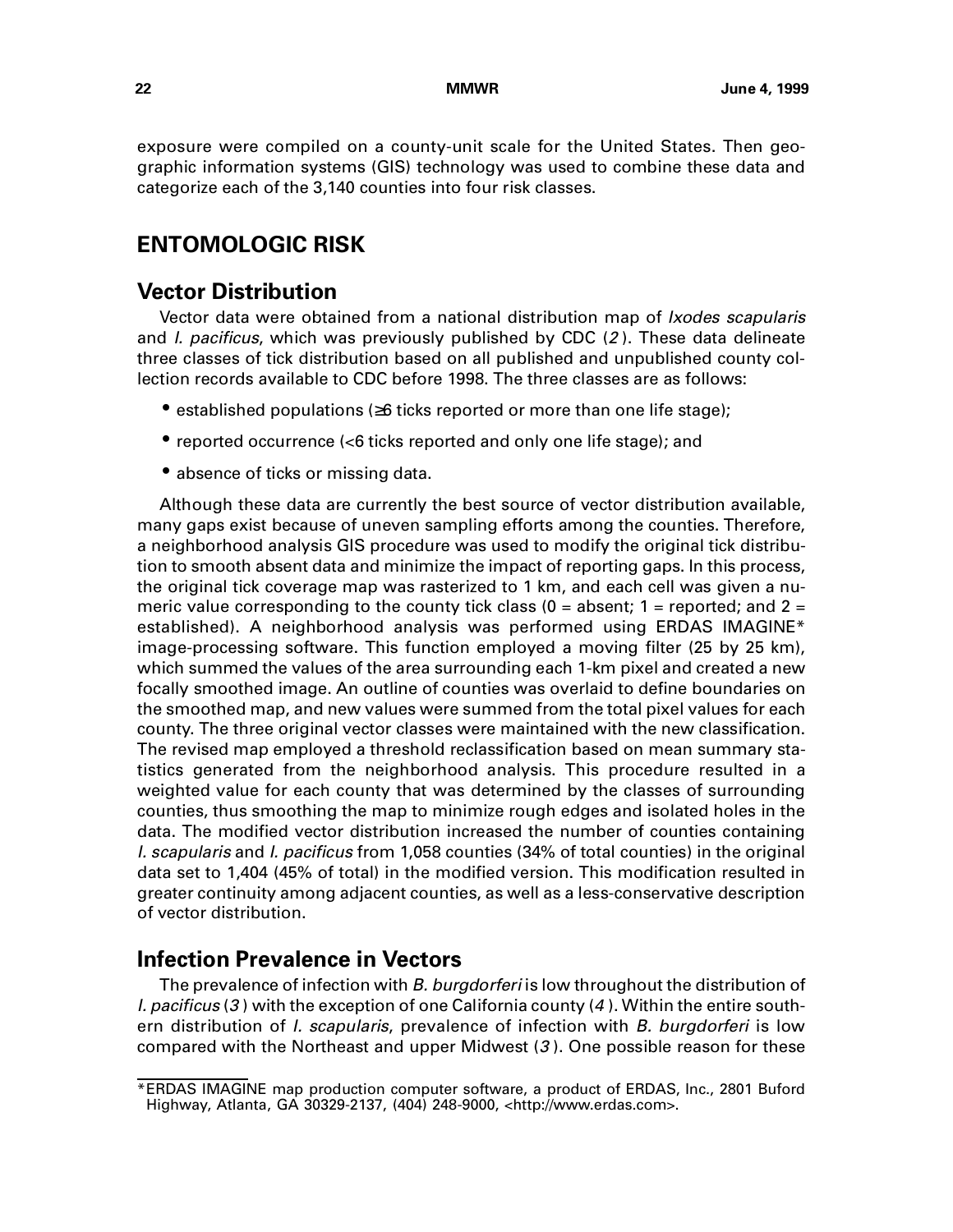differences is the geographic variations in abundance of hosts that are competent reservoirs of infection for immature ticks. The white-footed mouse (Peromyscus leucopus) is the principal host for ticks in the Northeast and upper Midwest and is a competent reservoir for the spirochete. But in the Southeast and West Coast regions, reptiles appear to serve as major hosts for immature ticks, and reptiles are either inefficient or incompetent reservoir hosts for spirochetes. This pattern of tick-host association might result from the greater population density of lizards relative to rodents (5 ), resulting in reduced transmission rates in regions where lizards dominate. An index was created to map the effect of host-species composition on infection prevalence in *l. scapularis* ticks.

A literature survey was conducted to identify a complete list of hosts for *l. scapularis*  $(6)$ . A total of 38 nondomestic host species was identified, including 32 mammal species and 6 reptile species. Birds were excluded because of their migratory nature and their uncertain role as natural reservoir hosts. Species range maps were obtained from the literature ( $7,8$ ), then digitized by county into ArcView GIS\* software for presence or absence of reservoir hosts. The county data were then summed to determine the total host species composition available for *l. scapularis*.

A ratio of total reptiles divided by the total hosts multiplied by 100 was calculated for each county and mapped. The reptile ratio index delineates those areas having a high reptile-to-total-hosts ratio (>10) and forms a linear boundary, below which reptiles are more likely to serve as hosts for ticks. The geographic boundary runs roughly on the 38º north latitude from Virginia to Missouri. This reptile ratio illustrates that although total hosts in the northern states can be equal to those of the southern states, reptiles dilute the force of transmission, thus lowering the prevalence of infection in ticks and creating less of a risk to humans in the South.

## **HUMAN EXPOSURE TO RISK**

CDC case reports were used as a measure of human exposure to entomologic risk. County-specific data were compiled for the years 1994–1997. Counties comprising the ninetieth percentile of all human cases reported during this 4-year period were selected to represent counties with high human exposure. These 137 counties reported a minimum total of 23 cases. Heuristic, or procedure-based decision rule, was employed to construct the national Lyme disease risk map. Expert decision rule was applied to construct the risk classification as follows:

#### **Risk Classes**

- **High Risk.** Counties where I. scapularis or I. pacificus populations are established and where prevalence of infection is predicted to be high, and which are in the top tenth percentile of counties reporting human cases during the 4-year period, 1994–1997.
- **Moderate Risk.** Counties where I. scapularis or I. pacificus populations are established and where the prevalence of infection is predicted to be high.

<sup>\*</sup>ARCView GIS computer software, a product of Environmental Systems Research Institute, Inc., 380 New York Street, Redlands, CA 92373-8100, <http://www.esri.com>.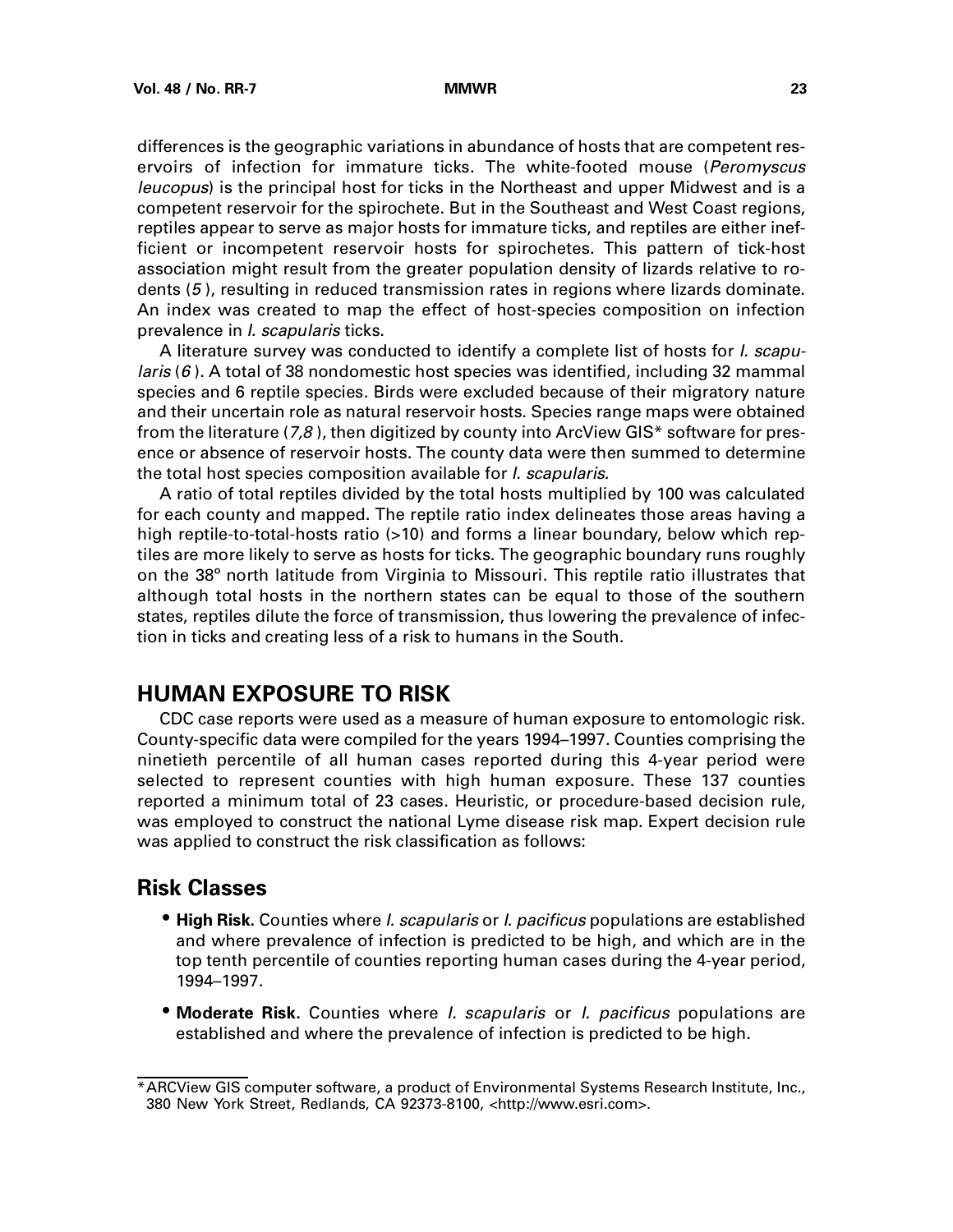- **Low Risk.** Counties where I. scapularis populations are established, but infection prevalence is predicted to be low, or where I. scapularis populations are reported but not established, or where *I. pacificus* populations are either established or reported.
- **Minimal or No Risk.** Counties where neither I. scapularis nor I. pacificus are established or reported.

The national map illustrates a clear focal pattern of Lyme disease risk with the greatest risk occurring in the Northeast and upper Midwest regions. Overall, 115 (4%) counties were classified as high risk, followed by 146 (5%) moderate risk, 1,143 (36%) low risk, and 1,736 (55%) as minimal or no-risk counties.

Appendix References

- 1. Mather TN. Dynamics of spirochete transmission between ticks and vertebrates. In: Ecology and Environmental management of Lyme Disease. H Ginsberg, ed. New Brunswick, NJ: Rutgers University Press 1993;43–62.
- 2. Dennis DT, Nekomoto TS, Victor JC, William SP, Piesman J. Reported distribution of Ixodes scapularis and *Ixodes pacificus* ticks (Acari: Ixodidae) in the United States. J Med Entomol 1998;35:629–38.
- 3. Lane RS, Piesman J, Burgdorfer W. Lyme borreliosis: relation of its causative agent to its vectors and hosts in North America and Europe. Annu Rev Entomol 1991;36:587–609.
- 4. Clover JR, Lane RS. Evidence implicating nymphal *Ixodes pacificus* (Acari: Ixodidae) in the epidemiology of Lyme disease in California. Am J Trop Med Hyg 1995;53:237–40.
- 5. Apperson CS, Levine JF, Evans TL, Braswell A, Heller J. Relative utilization of reptiles and rodents as hosts by immature *Ixodes scapularis* (Acari: Ixodidae) in the coastal plain of North Carolina, USA. Exp Appl Acarol 1993;17:719–31.
- 6. Anderson JF, Magnarelli LA. Enzootiology of Borrelia burgdorferi in the Northeast and North Central United States. In: Proceedings of the IX International Congress of Acarology, Columbus, OH 1994 (in press).
- 7. Hall ER. Mammals of North America. Vol II, 2nd ed. New York, NY: John Wiley & Sons, 1981.
- 8. Society for the Study of Amphibians and Reptiles. Catalogue of American Amphibians and Reptiles. [published irregularly as loose-leaf pages] New York, NY; 1963–Present. Subscription information available at <http://www.bio.cornell.edu/neurobio/adler/ssar.html>. Accessed April 1999.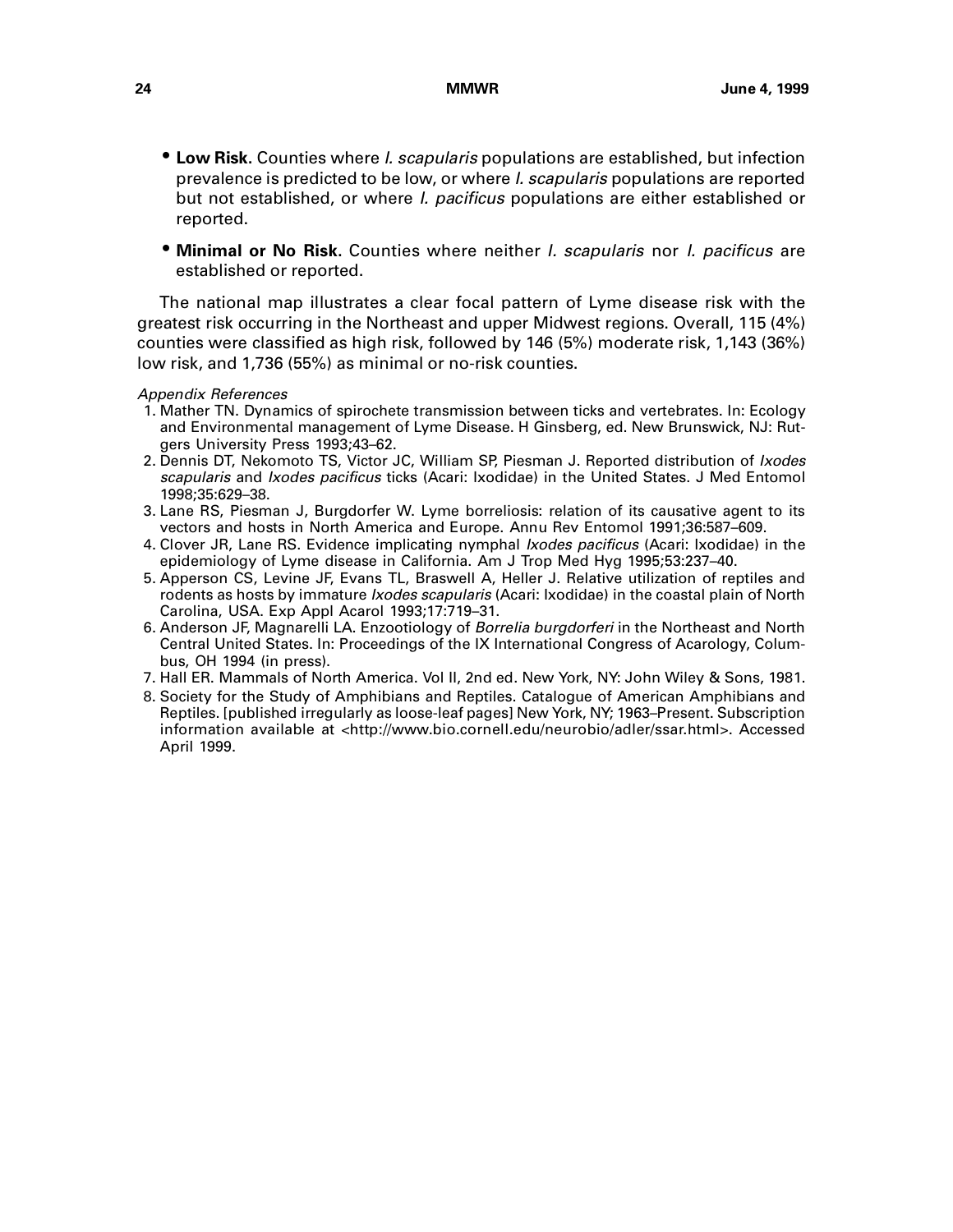#### **Summary Table**

#### **Recommendations for Use of Recombinant Outer-Surface Protein A Vaccine for the Prevention of Lyme Disease**

#### **Vaccination Recommendation Persons who reside, work, or recreate in areas of high or moderate risk** Persons aged 15–70 years whose exposure to tick-infested habitat is frequent or prolonged Should be considered Persons aged 15–70 years who are exposed to tick-infested habitat, but whose exposure is not frequent or prolonged May be considered Persons whose exposure to tick-infested habitat is minimal or none  $\blacksquare$  Not recommended **Persons who reside, work, or recreate in areas of low or no risk** Not recommended **Travelers to areas of high or moderate risk** Travelers aged 15–70 years whose exposure to tick-infested habitat is frequent or prolonged Should be considered **Children aged <15 years** Not recommended **Pregnant women** Health-care providers are encouraged to register vaccinations of pregnant women by calling SmithKline Beecham, toll free, at (800) 366-8900, ext. 5231 at (800) 366-8900, ext. 5231 **Persons with immunodeficiency** No available data **No available data Persons with musculoskeletal disease** Limited data Limited data available **Persons with previous history of Lyme disease** Persons aged 15–70 years with previous uncomplicated Lyme disease who are at continued high risk Should be considered Persons with treatment-resistant Lyme arthritis Not recommended Persons with chronic joint or neurologic illness related to Lyme disease and persons with second- or third-degree atrioventricular block and the set of the set of the set of the set of the set of the set of the set of the set o **Other Recommendations Vaccine schedule** Three doses administered by intramuscular injection as follows: Initial dose, followed by a second dose 1 month later, followed by a third dose 12 months after the first dose Second dose (year 1) and third dose (year 2) administered several weeks before the beginning of the disease-transmission season, which is usually April **Boosters** Existing data indicate that boosters might be needed, but additonal data are required before recommendations can be made regarding booster schedules **Simultaneous administration with other vaccines** Additional data needed If simultaneous administration is necessary, use separate syringes and separate injection sites

#### **Advisory Committee on Immunization Practices, 1999**